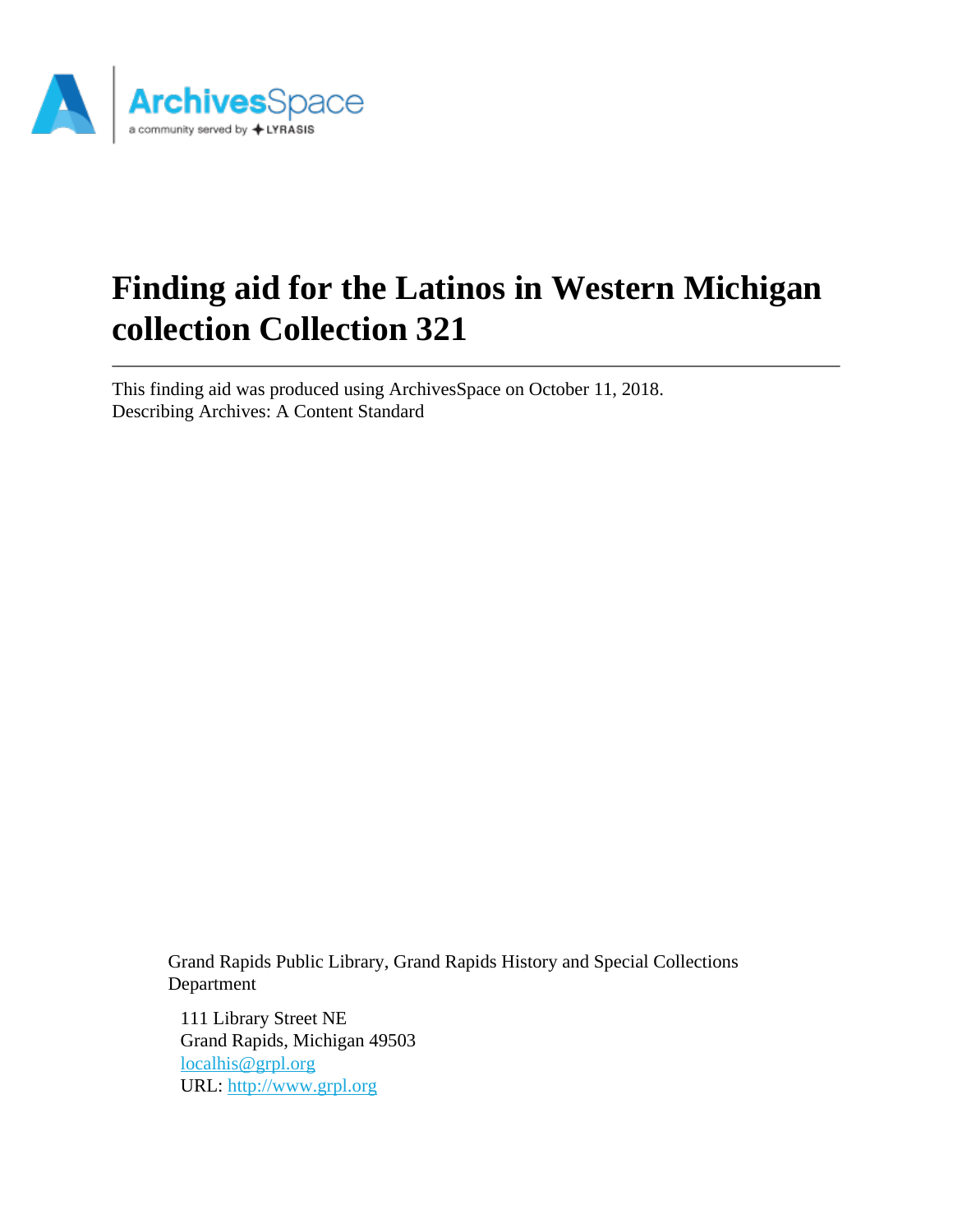## <span id="page-1-0"></span>**Table of Contents**

| Series II. General Research Information on Latino Cultures, and on Latinos in Western Michigan.  6 |  |
|----------------------------------------------------------------------------------------------------|--|
|                                                                                                    |  |
|                                                                                                    |  |
|                                                                                                    |  |
|                                                                                                    |  |
|                                                                                                    |  |
|                                                                                                    |  |
|                                                                                                    |  |
|                                                                                                    |  |
|                                                                                                    |  |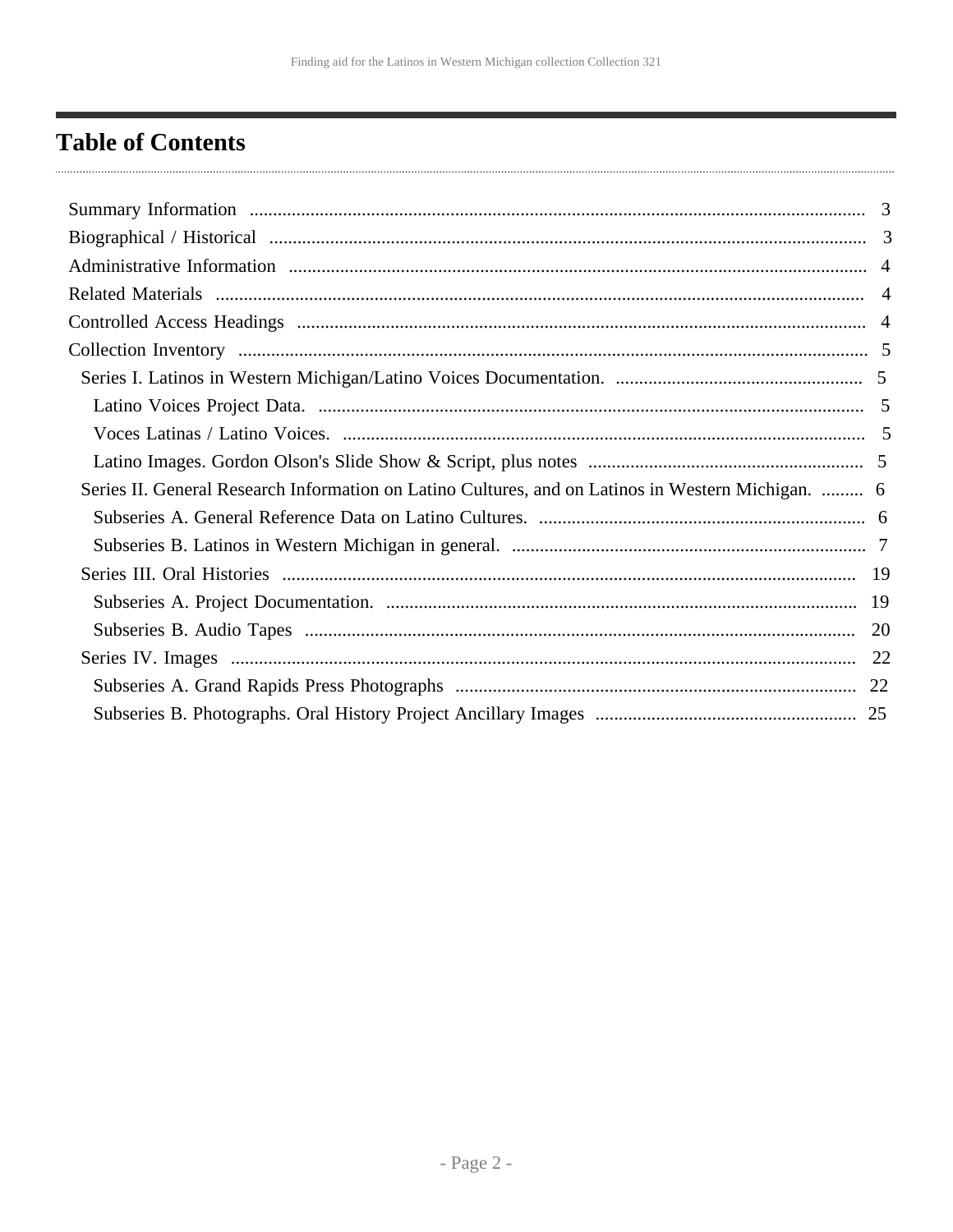### <span id="page-2-0"></span>**Summary Information**

| <b>Repository:</b>                  | Grand Rapids Public Library, Grand Rapids History and Special<br><b>Collections Department</b>                                                                                                                                                                                                                                                                                 |
|-------------------------------------|--------------------------------------------------------------------------------------------------------------------------------------------------------------------------------------------------------------------------------------------------------------------------------------------------------------------------------------------------------------------------------|
| <b>Title:</b>                       | Latinos in Western Michigan collection                                                                                                                                                                                                                                                                                                                                         |
| ID:                                 | Collection 321                                                                                                                                                                                                                                                                                                                                                                 |
| Date:                               | no date                                                                                                                                                                                                                                                                                                                                                                        |
| <b>Physical Description:</b>        | 3 Linear Feet Seven boxes                                                                                                                                                                                                                                                                                                                                                      |
| Language of the<br><b>Material:</b> | English                                                                                                                                                                                                                                                                                                                                                                        |
| Abstract:                           | This collection includes materials gathered to document the Latin<br>American community in Grand Rapids, Michigan. It includes<br>newspaper clippings, photographs and oral histories. The material<br>documents area Latino culture, work, family life and some festival<br>celebrations. Also included are histories of the Latin American<br>community and population data. |

**^** [Return to Table of Contents](#page-1-0)

## <span id="page-2-1"></span>**Biographical / Historical**

This collection includes materials gathered during the late 1990s as part of a joint initiative by several Grand Rapids, Michigan area institutions to document the Latin American community in the area. From this initiative a video tape "Voces Latinas/Latino Voices" was created by Grand Valley State University. Oral histories and photographs of representatives of the community were taken and additional research materials were gathered, with plans for an exhibit. An event was held on September 12, 1997, to communicate the project. A website at Grand Valley documents the initial project.

Much of this material was used in school curriculum packets for Kent County School District 5th Grade Michigan History curriculum, created circa 2000-2002.

#### **^** [Return to Table of Contents](#page-1-0)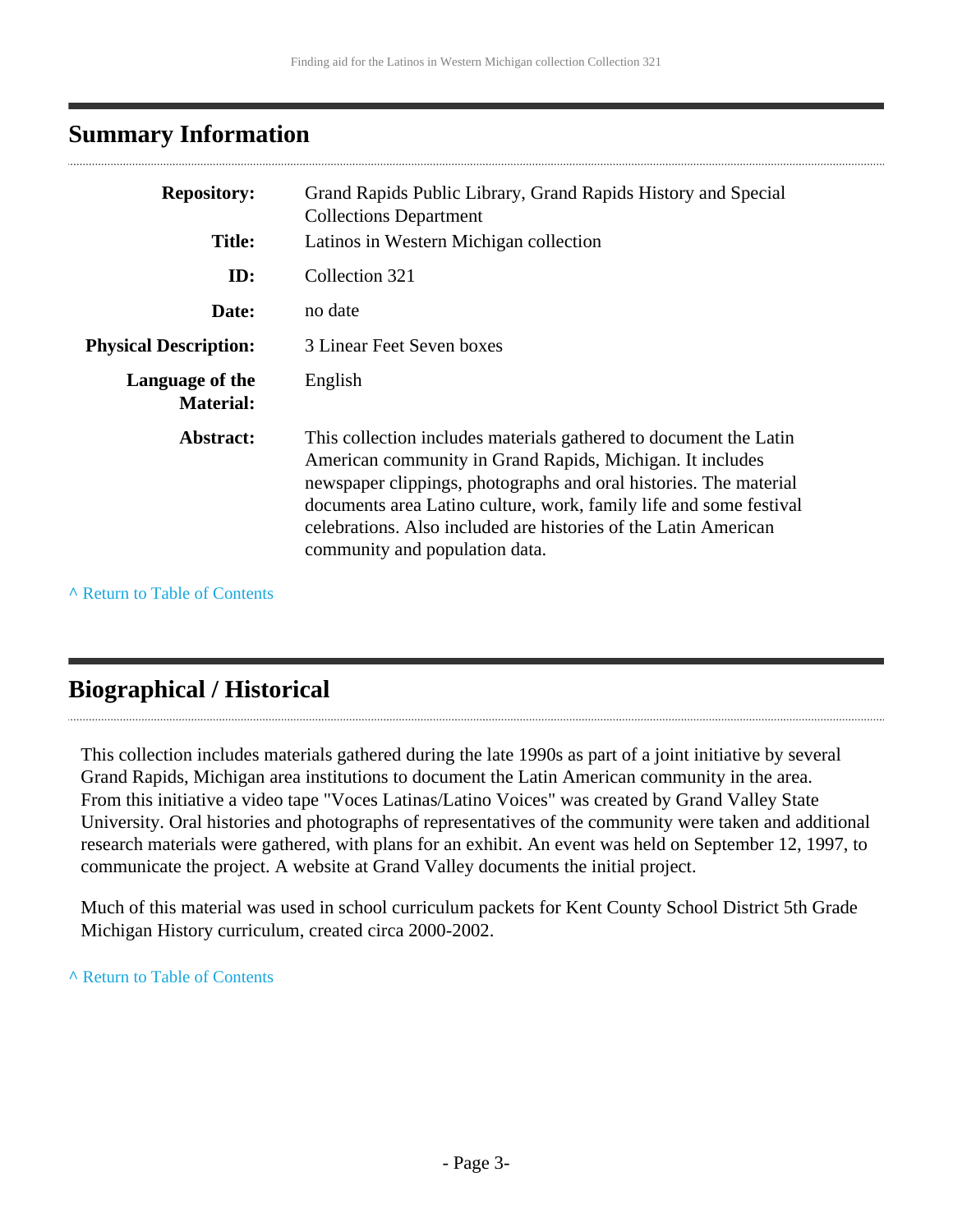### <span id="page-3-0"></span>**Administrative Information**

#### **Publication Statement**

Grand Rapids Public Library, Grand Rapids History and Special Collections Department

111 Library Street NE Grand Rapids, Michigan 49503 [localhis@grpl.org](mailto:localhis@grpl.org) URL:<http://www.grpl.org>

#### **Immediate Source of Acquisition**

Various and unknown donors, including accession numbers 1998.100, 1997.021 and 2004.077.20.

#### **^** [Return to Table of Contents](#page-1-0)

### <span id="page-3-1"></span>**Related Materials**

#### **Related Materials**

Two Hispanic newspapers, including La Voz, are located in Coll. 259, the GRPL Newspapers Collection. Some years are available on microfilm, with later issues available in paper.

Coll. 292, Hispanic Oral History Collection.

**^** [Return to Table of Contents](#page-1-0)

### <span id="page-3-2"></span>**Controlled Access Headings**

- Latin Americans -- Michigan -- Grand Rapids -- History
- Hispanic Americans -- Michigan -- Grand Rapids -- History
- Grand Rapids (Mich.) -- History
- Immigrants -- Michigan -- Grand Rapids -- History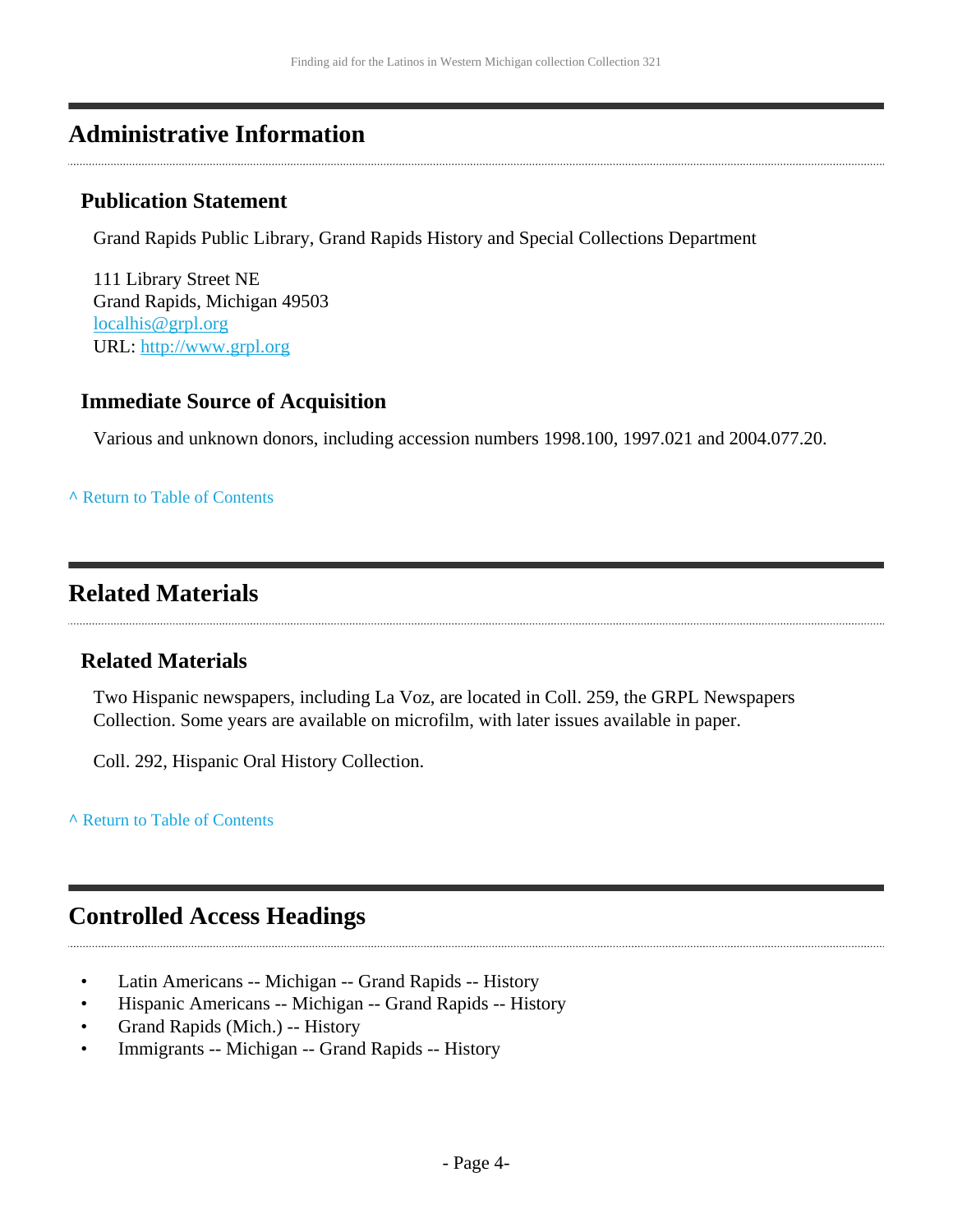## <span id="page-4-0"></span>**Collection Inventory**

### <span id="page-4-1"></span>**Series I. Latinos in Western Michigan/Latino Voices Documentation.**

| <b>Title/Description</b>                                                                          | <i>Instances</i> |          |
|---------------------------------------------------------------------------------------------------|------------------|----------|
| GVSU. Latinos in West Michigan website. Website print.http://<br>www4.gvsu.edu/latinos/index.html | Box 1            | Folder 1 |

### <span id="page-4-2"></span>**Latino Voices Project Data.**

| <b>Title/Description</b>                                                                                                                                         | <b>Instances</b> |                     |
|------------------------------------------------------------------------------------------------------------------------------------------------------------------|------------------|---------------------|
| Latin American Heritage Initiative. Proposals. Feb. 23, 1998<br>Draft, revised May 8, 1998, proposal by Cliff Welch. Also,<br>Sept., Oct., & Nov. 1997 versions. | Box 1            | Folder 2            |
| Latin American Events                                                                                                                                            | Box 1            | Folder 3            |
| Meeting Minute & Agenda, and project memorandums                                                                                                                 | Box 1            | Folder 4            |
| Grand Rapids Mexican Heritage Committee. List of members.                                                                                                        | Box 1            | Folder 5            |
| Grand Rapids Mexican Heritage Committee. Meeting notice.<br>Oct. 1, 1997.                                                                                        | Box 1            | Folder 5            |
| Exhibit Planning                                                                                                                                                 | Box 1            | Folder 6            |
| Exhibit Notes, Fall. 1998                                                                                                                                        | Box 1            | Folder <sub>7</sub> |
|                                                                                                                                                                  |                  |                     |

### <span id="page-4-3"></span>**Voces Latinas / Latino Voices.**

| <b>Title/Description</b>                                                                                          | <b>Instances</b> |                     |
|-------------------------------------------------------------------------------------------------------------------|------------------|---------------------|
| [Flyer] !Ven a Celebrar Voces Latinas/Os! = Come Celebrate<br>Latino Voices! 12 Sept. 1998.                       | Box 1            | Folder 8            |
| [Program] 12 September 1998. Meijer Theater at the Public<br>Museum of Grand Rapids & Live Broadcase, GRTV 50 (2) | Box 1            | Folder 8            |
| [Invitation] Kick Off Event. Latino Voices, Sept. 12, [1998]                                                      | Box 1            | Folder <sub>8</sub> |
| GVSU Latin American Studies Program                                                                               | Box 1            | Folder 8            |
| <b>ACSET Latin American Services</b>                                                                              | Box 1            | Folder 8            |
| Latin Americans United for Progress                                                                               | Box 1            | Folder 8            |
| Grand Rapids Public library                                                                                       | Box 1            | Folder 8            |
| Public Museum of Grand Rapids                                                                                     | Box 1            | Folder 8            |
| Hispanic Center of West Michigan                                                                                  | Box 1            | Folder 8            |
|                                                                                                                   |                  |                     |

### <span id="page-4-4"></span>**Latino Images. Gordon Olson's Slide Show & Script, plus notes**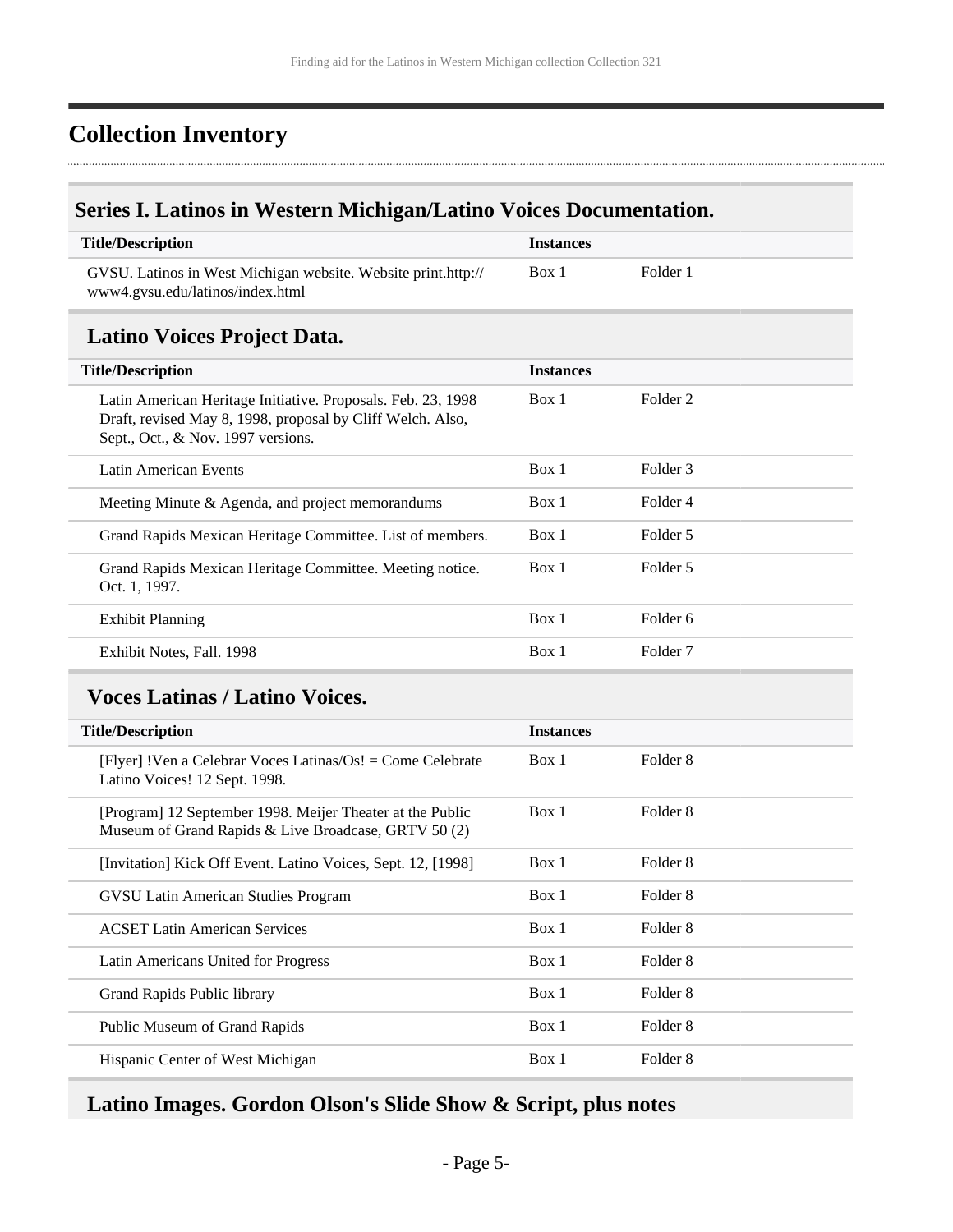| <b>Title/Description</b>                                                                                                                                                                                                                                                         | <b>Instances</b> |           |
|----------------------------------------------------------------------------------------------------------------------------------------------------------------------------------------------------------------------------------------------------------------------------------|------------------|-----------|
| Miscellaneous.                                                                                                                                                                                                                                                                   | Box 1            | Folder 9  |
| Related Materials:<br><b>Related Materials</b>                                                                                                                                                                                                                                   |                  |           |
| For slides See 321-3.5                                                                                                                                                                                                                                                           |                  |           |
| Assimilation, Advocacy and Activism: Forging Identities in<br>Hispanic Grand Rapids. Ethnographic Field School. Final<br>Report / Dr. Cindy Hull & Dr. Russell Rhoads. Latinos in West<br>Michigan Project. July 1, 1998. Grand Valley State University.<br>$(2 \text{ copies})$ | Box 1            | Folder 10 |
| 175-UT6-80. Videotape. Voces Latinas/Latino Voices / Latinos<br>in West Michigan Project, Latin American Studies Program.<br>Grand Valley State University.                                                                                                                      | Box UT6          |           |

**^** [Return to Table of Contents](#page-1-0)

### <span id="page-5-0"></span>**Series II. General Research Information on Latino Cultures, and on Latinos in Western Michigan.**

#### <span id="page-5-1"></span>**Subseries A. General Reference Data on Latino Cultures.**

#### **Graphics**

| <b>Title/Description</b>                                                                      | <b>Instances</b>       |
|-----------------------------------------------------------------------------------------------|------------------------|
| Color Laser copies from unidentified source.                                                  | Box 6                  |
| Devised immigration maps, from Cuba, Mexico and Puerto<br>Rico.                               | Box 6                  |
| Population Statistics $\&$ statistical graphics. [7 sheets of yellow<br>lined notebook paper] | Box 3.5<br>Folder 15.5 |

#### **Cuban History**

| <b>Title/Description</b>                                                                                        | <b>Instances</b> |
|-----------------------------------------------------------------------------------------------------------------|------------------|
| "Remember the Maine" / by Tom Miller. Smithsonian. Feb.<br>1998. v. 8, no. 11, pg. 46-57.                       | Box 1            |
| Jose Marti. Graphic clipping from: Jose Marti / Todd M.<br>Appel. N.Y.: Chelsea House Publishers, 1992. pg. 14. | Box 1            |

### **Mexican History**

Related Materials: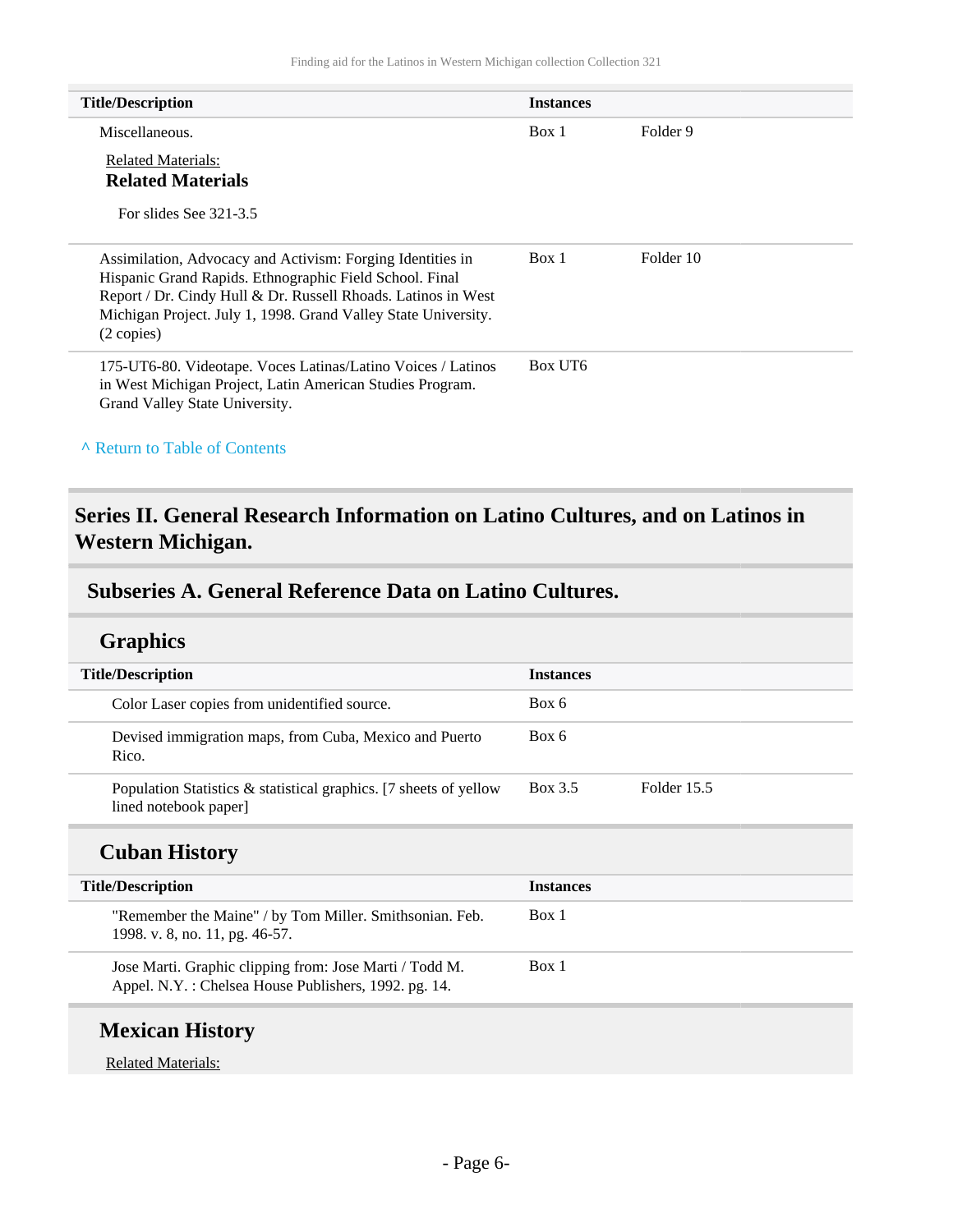#### **Related Materials**

See also graphic clippings in box 3.5

| <b>Title/Description</b>                                                                                                                                                                           | <b>Instances</b> |
|----------------------------------------------------------------------------------------------------------------------------------------------------------------------------------------------------|------------------|
| Detroit Mexicans. From: Reading on La Raza, the Twentieth<br>Century / Matt S. Meier and Feliciano Rivera. N.Y.: Hill &<br>Wang, 1974. pg. 45-55.                                                  | Box 1            |
| Mexicans to Michigan. From: Reading on La Raza, the<br>Twentieth Century / Matt S. Meier and Feliciano Rivera.<br>N.Y.: Hill & Wang, 1974. pg. 117-183.                                            | Box 1            |
| The Demography of Mexicans in the Midwest / Rogelio<br>Saenz. From: Immigration and Ethnic Communities : a focus<br>on Latinos. East Lansing: Julian Samola Research Institute,<br>1996. pg. 23-29 | Box 1            |
| Mexico. From: Mexico, a alternate history. pg. 470-472.                                                                                                                                            | Box 1            |
| World Book Encyclopedia. 1995 ed. pg. 599. "z" Zapata(?)                                                                                                                                           | Box 1            |
|                                                                                                                                                                                                    |                  |

## **Hispanic Community**

| <b>Title/Description</b>                                                                                                                                     | <b>Instances</b> |
|--------------------------------------------------------------------------------------------------------------------------------------------------------------|------------------|
| Latin Americans: settlers in Transition. From: The People<br>of Michigan / George P. Graff. Lansing: Mich. Dept. of Ed.,<br>1974. 2nd ed., rev. pg. 119-123. | Box 1            |
| Michigan table. From: Hispanic Databook of U.S. City and<br>Counties. Milgitas, Ca.: toucan Valley Publ., 1994. pg.<br>236-237.                              | Box 1            |
| American Immigration lawyers Association. Webpage, Jan.<br>23, 1999. No longer supported, from: http://www.aila.org/                                         | Box 1            |
| William McKinley. Groliers Encyclopedia online.                                                                                                              | Box 1            |
|                                                                                                                                                              |                  |

### <span id="page-6-0"></span>**Subseries B. Latinos in Western Michigan in general.**

| <b>Title/Description</b>                                                                                                                                                                                          | <b>Instances</b> |
|-------------------------------------------------------------------------------------------------------------------------------------------------------------------------------------------------------------------|------------------|
| Changes in the Distribution of the Hispanic Population in<br>Grand Rapids, Michigan, 1990-2000: a study of the succession<br>process / Evelyn D. Ravuri. GVSU. In: Great Lakes Geographer,<br>v. 12, no. 2, 2005. | Box 1            |
| Butts, Matthew. "Grand Rapids: Opportunity for Hispanic<br>Culture"                                                                                                                                               | Box 1            |
| Diocesan Pastoral Plan for Hispanic Ministry (Grand Rapids)                                                                                                                                                       | Box 1            |
|                                                                                                                                                                                                                   |                  |

#### **Periodicals/Newsletters**

| <b>Title/Description</b>                                    | <b>Instances</b> |
|-------------------------------------------------------------|------------------|
| Discoveries / Friends of the Public Museum of Grand Rapids. | Box 1            |
| September 1998. See pg. 2 Directory's column                |                  |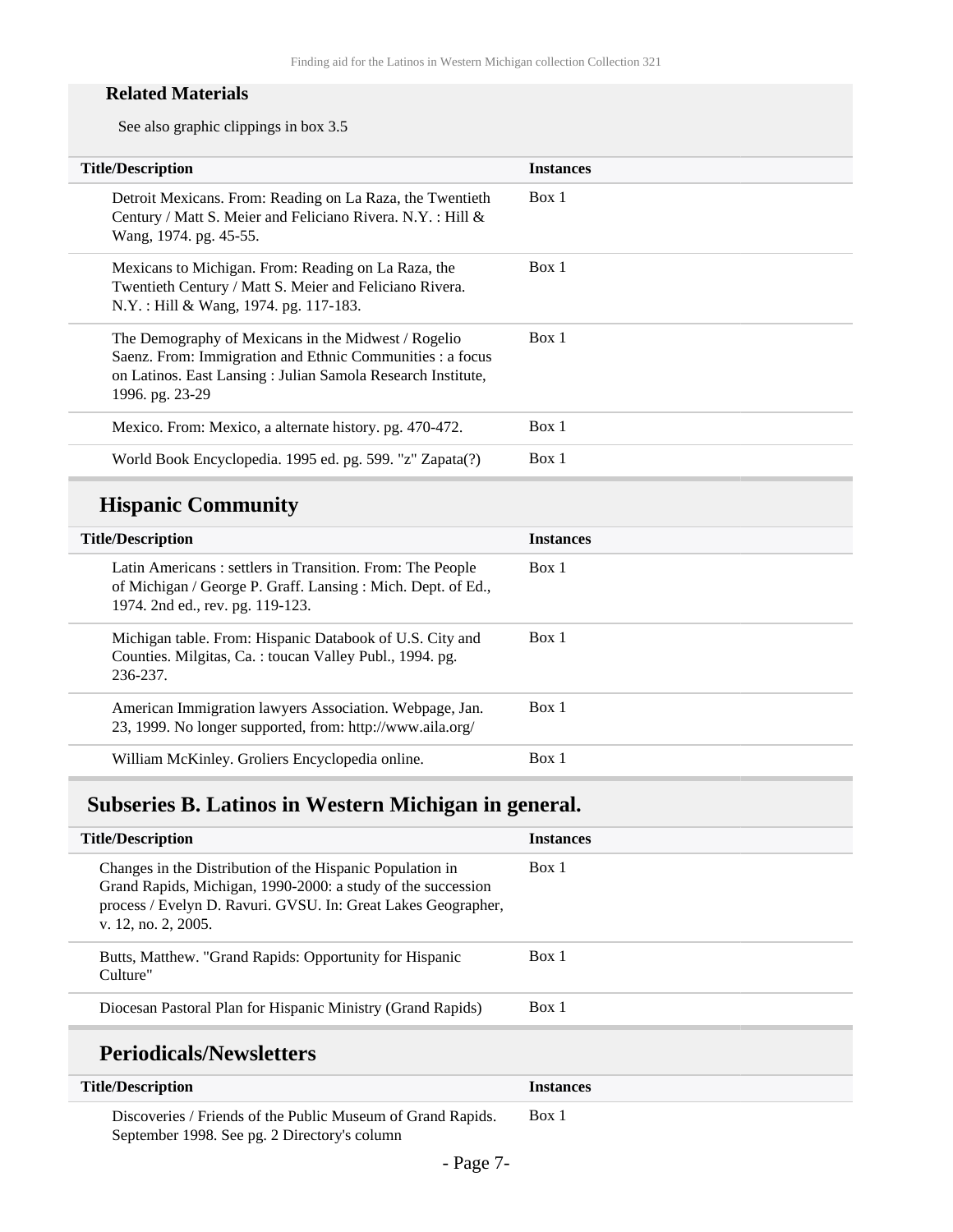| El Mensajero : voice of the Hispanic Ministry of the Diocese<br>of Grand Rapids. v. 1, no. 2, August, 1998. | Box 1 |
|-------------------------------------------------------------------------------------------------------------|-------|
| Las Noticia: newsletter of the Latin American Studies<br>Program, GVSU. Issue 1, Winter 1998.               | Box 1 |
| Las Noticia: newsletter of the Latin American Studies<br>Program, GVSU. Issue 2, Fall 1998.                 | Box 1 |
| Las Noticia: newsletter of the Latin American Studies<br>Program, GVSU. Issue 4, Fall 1999.                 | Box 1 |
| Las Noticia: newsletter of the Latin American Studies<br>Program, GVSU. Issue 5, Winter 2000.               | Box 1 |

#### **General Documents**

| <b>Title/Description</b>                                                                                                                                                                  | <b>Instances</b> |
|-------------------------------------------------------------------------------------------------------------------------------------------------------------------------------------------|------------------|
| [Certificate] State of Michigan. Michigan Legislature. House<br>Concurrent Resolution No. 300. "A Concurrent Resolution<br>Recognizing September 16, 1966 as Mexican Independence<br>Day" | Box 6            |
| [Invitation] Cinco De Mayo, May 5, 1862-May 5, 2001.                                                                                                                                      | Box 1            |

### **Fort St. Joseph (1780-1781)**

| <b>Title/Description</b>                                                                                        | <b>Instances</b> |
|-----------------------------------------------------------------------------------------------------------------|------------------|
| 1. Old Fort St. Joseph Captured by Spanish. GR Herald. June<br>8.1906.                                          | Box 1            |
| 2. Spanish Flag Flew Over Michigan for 24 Hours. GR.<br>Herald. Jan. 22, 1929.                                  | Box 1            |
| 3. Re: St. Joseph history, by Daniel McCoy 6/8/86, also<br>7/22/28 Where?                                       | Box 1            |
| 4. "Where Flags of Four Nations Were UnFurled" / by B.<br>Frank Emery. Michigan Educational Journal. Feb. 1932. | Box 1            |

### **Grand Rapids Press Clippings. Articles. Celebration Articles**

| <b>Title/Description</b>                                                                                          | <b>Instances</b> |          |
|-------------------------------------------------------------------------------------------------------------------|------------------|----------|
| 1. "A Touch of Old Spanish Ways in Grand Rapids: Mexico<br>Club Dances Draw Many" 7/30/67 :7 by John O'Connor [NC | Box 2            | Folder 1 |
| 2. "Mexico Saluted" 9/13/70 8a by Jean Malone [NC]                                                                | Box 2            | Folder 1 |
| 3. "Three Girls Compete for Title" 2/17/74 4a                                                                     | Box 2            | Folder 1 |
| 4. "Latin Americans Pick Fiesta Queen" 5/7/74 7b                                                                  | Box 2            | Folder 1 |
| 5. "Mexican Christmas fiesta spreads neighborhood cheer"<br>$12/27/74$ 6a                                         | Box 2            | Folder 1 |
| 6. "Music, Food, Dancing Make Fiesta, Pow-wow" 9/14/75 1b<br>by Mary Kramer O                                     | Box 2            | Folder 1 |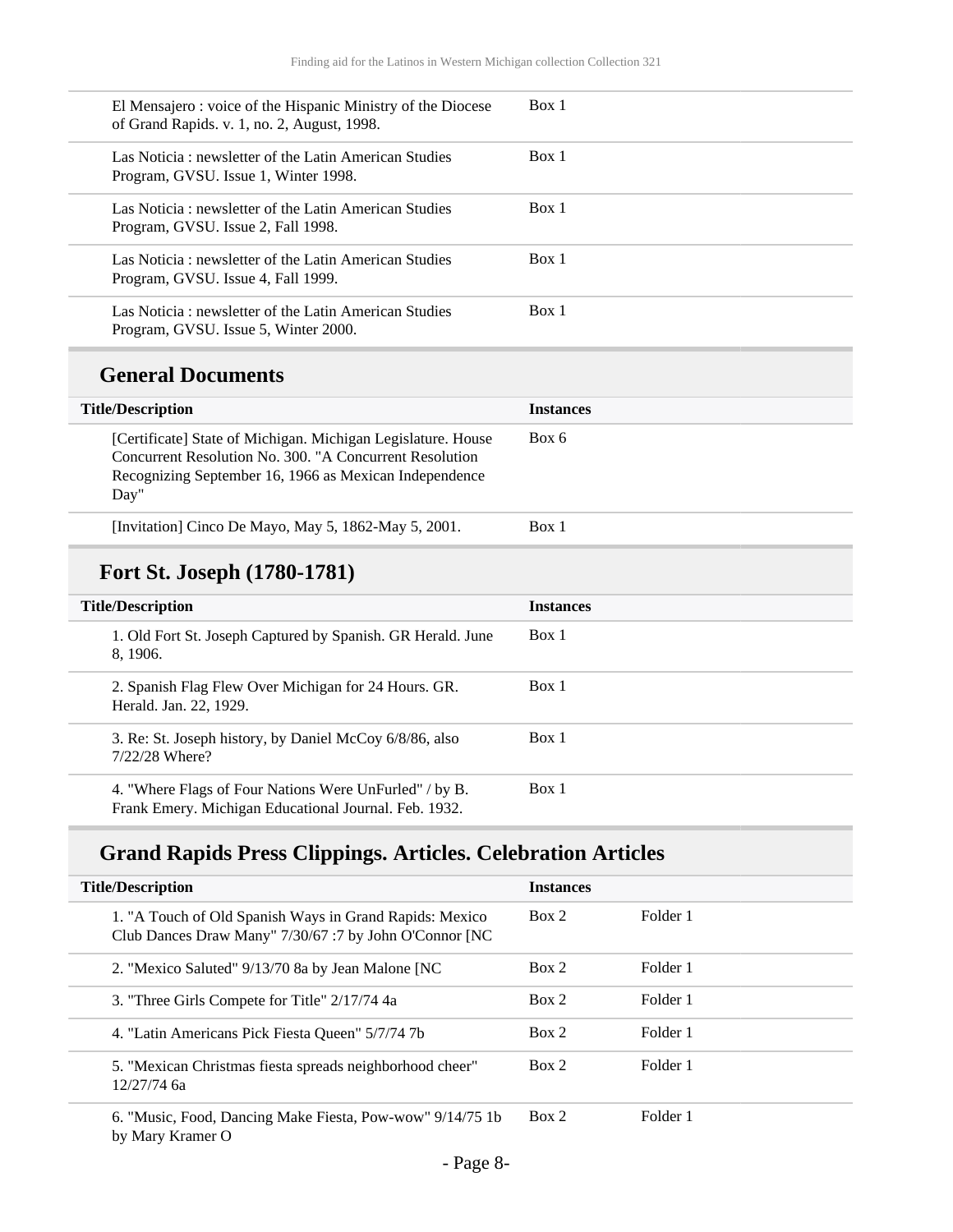| 7. "Hispanic Heritage shared at Festival" 9/21/81 1f, by<br>Theresa D. McClellan                                                                                                              | Box 2 | Folder 1 |  |
|-----------------------------------------------------------------------------------------------------------------------------------------------------------------------------------------------|-------|----------|--|
| 8. "Si, Senor, Mexican Festival Is a Success" 9/19/82 3e, by<br>Laura D. Walker                                                                                                               | Box 2 | Folder 1 |  |
| 9. "Party for Migrants Overcomes Pangs of Christmas<br>Longings" 12/23/83 C1, by Marla Havenga (missing part)                                                                                 | Box 2 | Folder 1 |  |
| 10. "Mexican Independence Day Fiesta will be Saturday"<br>9/8/86 F8                                                                                                                           | Box 2 | Folder 1 |  |
| 11. "Festival is Sharing of Mexican Culture" 9/14/86 A19, by<br>Lisa Johnson O                                                                                                                | Box 2 | Folder 1 |  |
| 12. "Grand Rapid's Puerto Ricans celebrate Columbus' arrival<br>in homeland" 11/20/86 C3 by Jim Mencarelli                                                                                    | Box 2 | Folder 1 |  |
| 13. "Homeland, Heritage" Graphic with Lucy Molero and<br>Alexis Pinero dancing during the Discovery Day Celebration.<br>Puerto Ricans celebration Columbus. O                                 | Box 2 | Folder 1 |  |
| 14. "Holiday Celebration" Puerto Rican Discovery Day.<br>Franklin Elementary School. Spain discovered Puerto Rico.<br>Union High students dancing "Plena". O                                  | Box 2 | Folder 1 |  |
| 15. "Hispanic fest takes delight in the spices of life" 9/4/91 B1<br>by Terri Finch Hamilton                                                                                                  | Box 2 | Folder 1 |  |
| 16. "Hispanic Happening: Festival features diversity of<br>cultural flavors, events" 9/6/91 C1, by Kelley Root                                                                                | Box 2 | Folder 1 |  |
| 17. "Mexican fete ablaze with color, song" 5/2/93 C2, by<br>Mary Ann Sabo                                                                                                                     | Box 2 | Folder 1 |  |
| 18. "Parade in the Puddles: Celebration march delayed, not<br>washed out, by rain" 9/10/93 C1, by Peg West (part missing)                                                                     | Box 2 | Folder 1 |  |
| 19. "Hispanics find 'common thread' to celebrate in annual<br>festival" 9/10/93 C1, by Amber Veverka                                                                                          | Box 2 | Folder 1 |  |
| 20. "Mexican festival is all about caring and sharing, too"<br>9/18/93 A3, by Jaye Beeler                                                                                                     | Box 2 | Folder 1 |  |
| 21. "Footwork and Fun" graphic clipping. Tarasco Dancers,<br>Shely Perez, Miriam Cerda & Maribel Padilla, students from<br>Union High School, Mexican Independence Day Festival.              | Box 2 | Folder 1 |  |
| 22. "Cinco de Mayo celebrants overcome chill" 5/8/94 C1<br>by Beth Loechler and Shandra Martinez (Photo available.<br>Ricardo Velasco & Melissa Shattusk; children dancing, Cinco<br>de Mayo) | Box 2 | Folder 1 |  |
| 23. "Festive Rebound: Warm Weather Couldn't be finer,<br>kinder for Hispanic Festival" 9/10/94 A3, by C. T. Revere                                                                            | Box 2 | Folder 1 |  |
| 24. "Party of Five: Mexican-American pride swells at Grand<br>Rapids' Cinco de Mayo festival" 5/6/95 A3 by Theresa D.<br>McClellan and Shandra Martinez                                       | Box 2 | Folder 1 |  |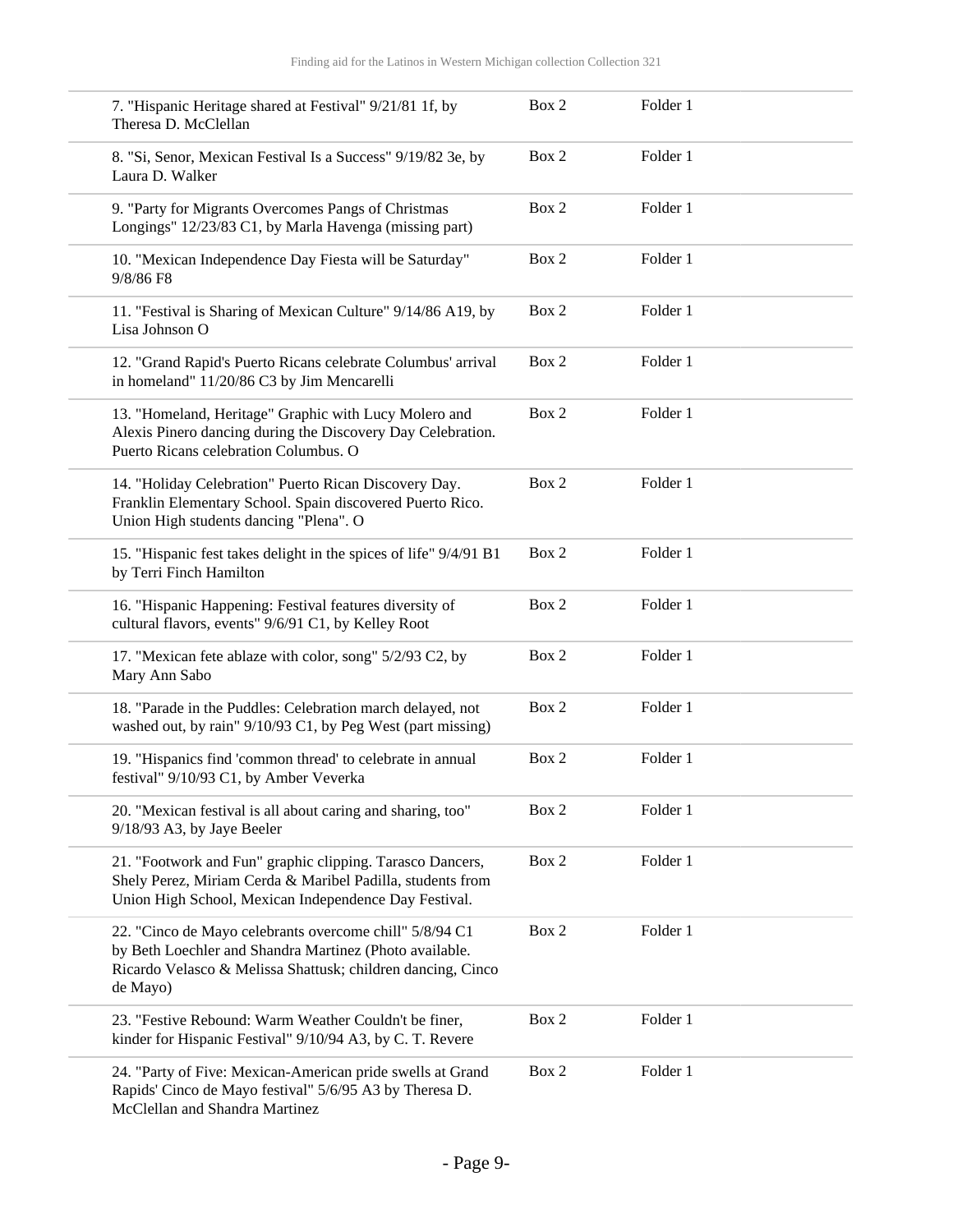| 25. "Colorful Celebration." Graphic clipping. Fantasia dancers<br>Vanessa Olmedo, margarita Valdez and Adriana Carranza-<br>Reyes, Cinco de Mayo Celebrations. 5/6/95 | Box 2 | Folder 1 |
|-----------------------------------------------------------------------------------------------------------------------------------------------------------------------|-------|----------|
| 26. Cool weather, hot dancing". Graphic clipping. Nancy<br>Campos & Jose Barajas, Mexican Independence Day Festival.<br>$9/14/96$ A3                                  | Box 2 | Folder 1 |
| 27. "Mexican pride fuels fiesta in Grand Rapids" 9/16/95 A1                                                                                                           | Box 2 | Folder 1 |

### **Central American Articles. "The Overground Railroad: Escape from Central America" Special topic heading for the Mar. 2, 1986 articles.**

| <b>Title/Description</b>                                                                              | <b>Instances</b> |                     |  |
|-------------------------------------------------------------------------------------------------------|------------------|---------------------|--|
| 1. "New Help for Refugees: Dramatic network finds a way for<br>those in fear" $3/2/86$ A1 O           | Box 2            | Folder 2            |  |
| 2. "Refugee's Road to the Good Life" 3/2/86 E1 O                                                      | Box 2            | Folder 2            |  |
| 3. "'I Can't Go Home, Padre They Might Kill Me'" 3/2/86<br>E <sub>1</sub> O                           | Box 2            | Folder 2            |  |
| 4. "10,000 Salvadorans are hiding out in Houston:<br>'Subterranean World Governed by Fear'" 3/2/86 E2 | Box 2            | Folder <sub>2</sub> |  |
| 5. "Grand Rapids Host Family Saw Refugees 'Mature and<br>Unfold'" $3/2/86$ E2 O                       | Box 2            | Folder 2            |  |
| 6. "Group Exists to Help Others" 3/2/86 E3                                                            | Box 2            | Folder <sub>2</sub> |  |
| 7. "Culture Shock in Canada" 3/2/86 E3 O                                                              | Box 2            | Folder <sub>2</sub> |  |
| 8. "U.S. Officially Doubts Danger to Deportees" 3/2/86 E3                                             | Box 2            | Folder <sub>2</sub> |  |

### **Grand Rapids Press Clippings. Articles. Cuban History Articles**

| <b>Title/Description</b>                                                                                                                 | <b>Instances</b> |          |
|------------------------------------------------------------------------------------------------------------------------------------------|------------------|----------|
| 1. "Jose A. Gonzalez Claimed by Death: Well Known<br>Business Man Succumbs After Long Illness: Lived here for 40<br>years" 9/19/14, p. 7 | Box 2            | Folder 3 |
| 2. "Mrs. J. A. Gonzalez is claimed by death" 11/27/35 95.13                                                                              | Box 2            | Folder 3 |
| 3. "No Place Like Homeland": Refugee Living in GR Tells of<br>Cubans' Hopes of Rebuilding Freedom in Island" 9/22/63:10<br>by Paul Hines | Box 2            | Folder 3 |
| 4. "Cities Need of Homes for Cubans" 10/14/63                                                                                            | Box 2            | Folder 3 |
| 5. "Cubans 'Settled Well': Sen. Hart find refugees being<br>assimilated here despite language barrier" $10/15/63$ :13 O                  | Box 2            | Folder 3 |
| 6. "Death Takes Refugee, 52: Adelfo Sotolongo Here from<br>Cuba" 1/14/64 :21                                                             | Box 2            | Folder 3 |
| 7. "Flee Castro Draft: Cuban Brothers Row to Freedom, Find<br>Home in Holland" $10/3/64:1$ O                                             | Box 2            | Folder 3 |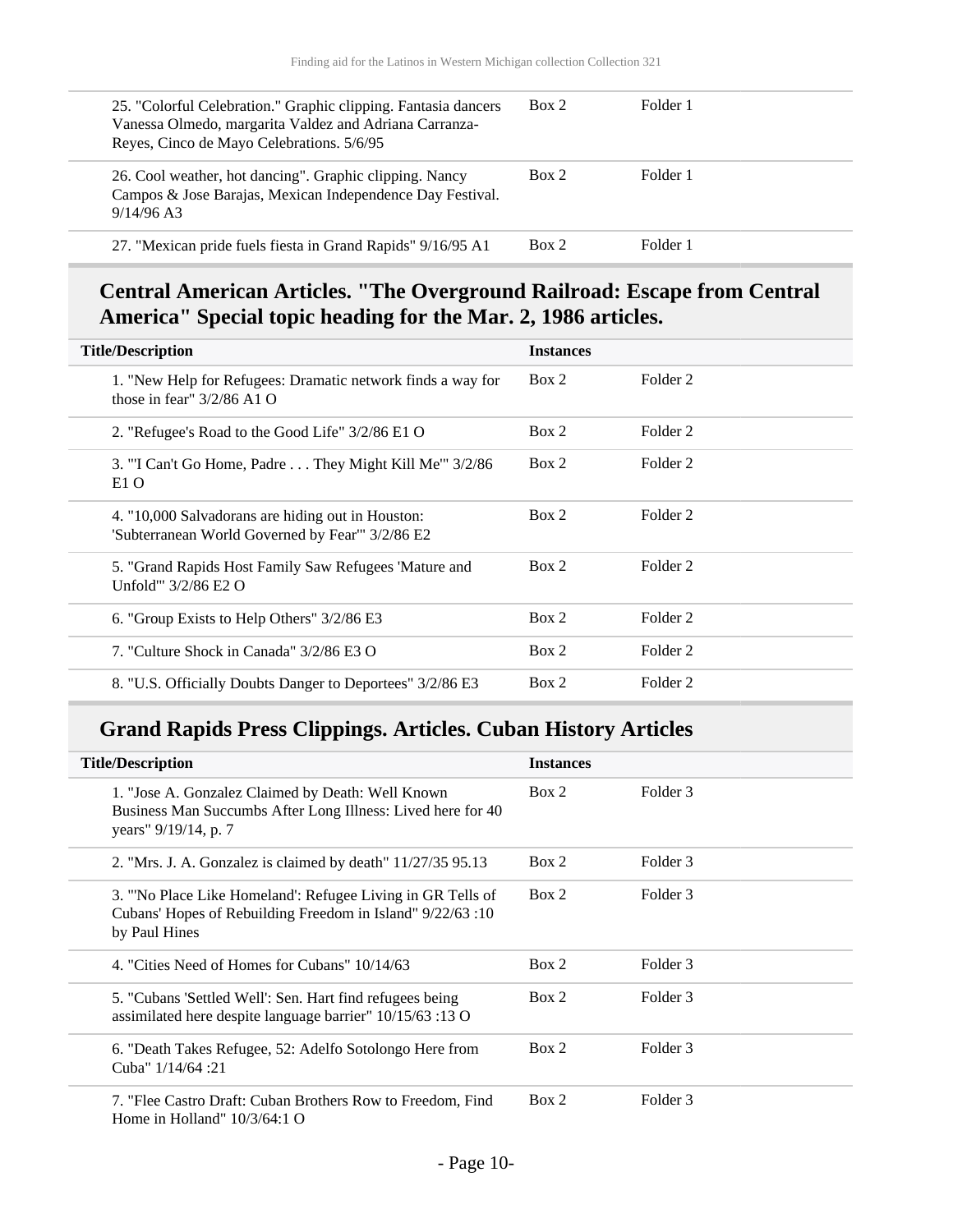| <b>Title/Description</b>                                                                                                                              | <b>Instances</b> |                     |
|-------------------------------------------------------------------------------------------------------------------------------------------------------|------------------|---------------------|
| <b>Education Articles</b>                                                                                                                             |                  |                     |
| 22. "Flood of fleeing Cuban refugees overwhelming<br>Guantanamo" 8/23/94 A1                                                                           | Box 2            | Folder <sub>3</sub> |
| 21. "Tidal Wave of People: Their hopes are at sea with loved<br>ones" 8/23/94 A1, by Ted Roelon                                                       | Box 2            | Folder <sub>3</sub> |
| 20. "The Freedom Fighter: Bay of Pigs Participant Still Drams<br>of Castro's Overthrow" 7/30/86 A5, by Jim Mencarelli O                               | Box 2            | Folder <sub>3</sub> |
| 19. "Two Cubas, One Desire: Desire to be Free Unites Both<br>Sets of Immigrants" 7/30/86 A5, by Jim Mencarelli                                        | Box 2            | Folder <sub>3</sub> |
| 18. "'I Feel Trapped': Marielito Battles Poverty, Street Thugs"<br>7/30/86 A4, by Jim Mencarelli                                                      | Box 2            | Folder 3            |
| 17. "Saying 'No' to Drug Dealers: Cuban Tries to Operate<br>Respectable Business in High Crime Area" 7/30/86 A4, by<br>Jim Mencarelli                 | Box 2            | Folder <sub>3</sub> |
| 16. "We are a Mosaic': Growing Number of Latinos Find New<br>Life in Michigan" 7/27/81 E1 (missing part), (with photo of<br>Riveros in their store) O | Box 2            | Folder <sub>3</sub> |
| 15. "Cuban Refugees Gather to Celebrate Freedom" 12/22/80<br>1 <sub>d</sub>                                                                           | Box 2            | Folder <sub>3</sub> |
| 14. "Cuban Refugee Family Finds Warm Hearts in City"<br>5/14/80, 1b by Doug Guthrie O                                                                 | Box 2            | Folder <sub>3</sub> |
| 13. "Coast Guard Tries to Halt Cuban Tide" 5/16/80, A1                                                                                                | Box 2            | Folder <sub>3</sub> |
| 12. "Cubans in Grand Rapids are not Sold on Castro" 10/14/79<br>3a by Jacci Bates-Wilson and Steve Grinczel                                           | Box 2            | Folder <sub>3</sub> |
| 11. "Cuban Family's Strenuous Ordeal Ends with Grand<br>Rapids Reunion" 12/12/77 1c, by Doug Guthrie                                                  | Box 2            | Folder <sub>3</sub> |
| 10. "Reunion with Dad Would be Grand Yule Gift" 12/15/75<br>1b, by Joel Clark                                                                         | Box 2            | Folder 3            |
| 9. "Cubans Aid Vietnamese - Refugees in Common" 7/25/75<br>1a                                                                                         | Box 2            | Folder <sub>3</sub> |
| 8. "Cuban Family Flies Here to Freedom" 10/26/65, p. 14 O                                                                                             | Box 2            | Folder <sub>3</sub> |

| <b>Title/Description</b>                                                                        | <b>Instances</b> |          |
|-------------------------------------------------------------------------------------------------|------------------|----------|
| 1. "Local Chicanos, Indians are targets of Drive to 'Get 'Em<br>Into Colleges'" $6/27/72$ 6b    | Box 2            | Folder 4 |
| 2. "Bilingual preschool builds child's feeling of self-worth"<br>7/16/72, 1c by Arn Shackelford | Box 2            | Folder 4 |
| 3. "Battle' Portrays Mexico Heritage" 5/6/80 1b by Tony<br>Williams                             | Box 2            | Folder 4 |
| 4. "Hispanics present school chief with list of concerns"<br>9/19/91 A1, by Tracy L. Sypert     | Box 2            | Folder 4 |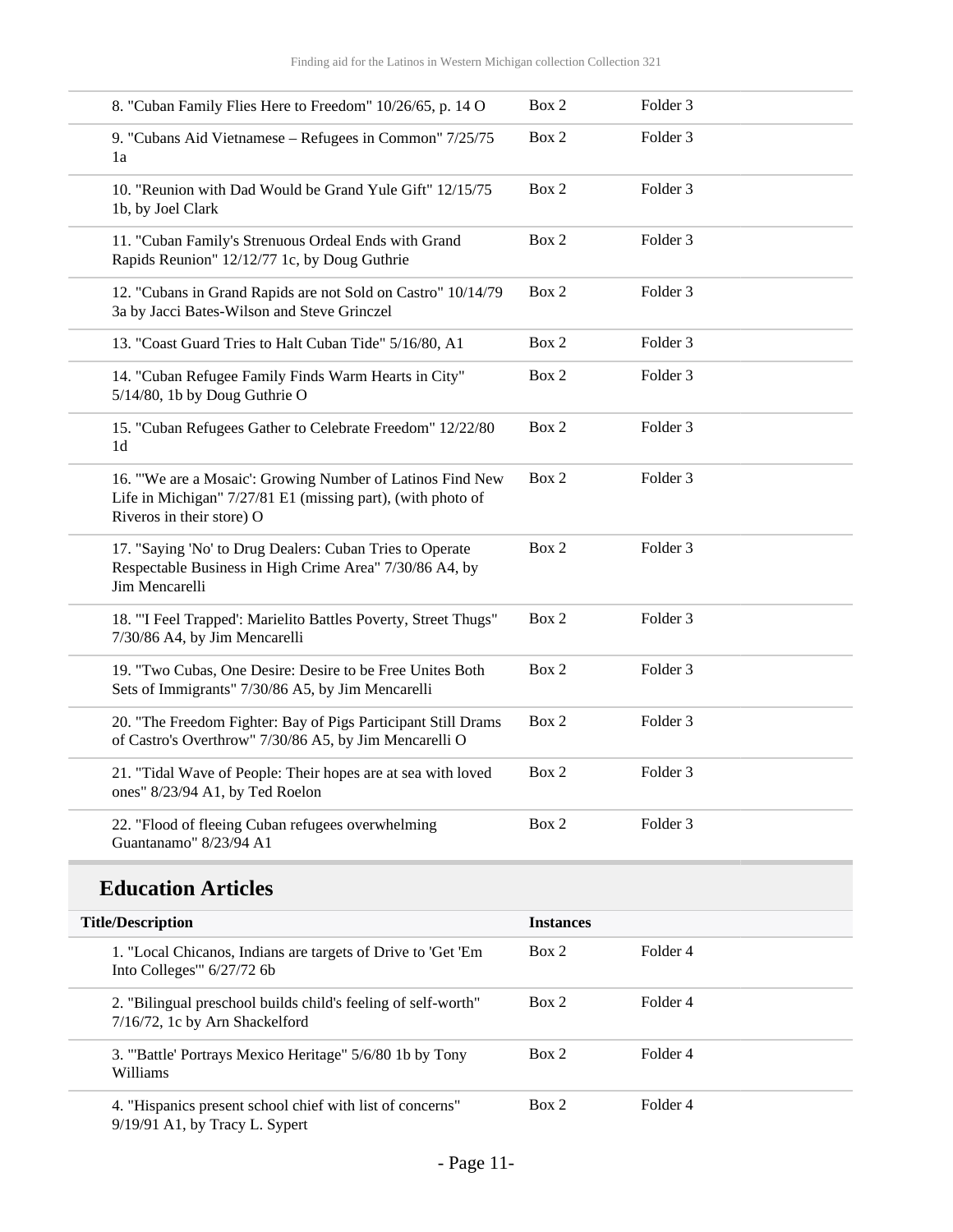| 5. "Hispanic community leaders vow support for millage<br>increase" 1/10/92 C2, by Doug Guthrie Zoraida Sanchez &<br>Mercedes Toohey O                                                         | Box 2 | Folder 4            |  |
|------------------------------------------------------------------------------------------------------------------------------------------------------------------------------------------------|-------|---------------------|--|
| 6. "Career Conference targets Hispanic students" 10/20/92 B2,<br>by Darci McConnell                                                                                                            | Box 2 | Folder <sub>4</sub> |  |
| 7. "Hispanics push plan to help students" 8/16/94 B1 by Peg<br>West and Roland Wilkerson                                                                                                       | Box 2 | Folder 4            |  |
| 8. Hispanics push for change in schools: Spanish-speaking<br>teachers and textbooks are needed, parents said" 7/19/94 B1,<br>by Peg West                                                       | Box 2 | Folder 4            |  |
| 9. "Bilingual hiring eases school tensions" 10/4/95 B2, by<br>Roland Wilderson                                                                                                                 | Box 2 | Folder 4            |  |
| 10. "Schools help Hispanics 'adelante'" 10/20/96 A1 by<br>Roland Wilkerson (Color Photo available of Michael<br>Rodriquez & Issacson Velez et al)                                              | Box 2 | Folder 4            |  |
| 11. "Education key to success: Departing Hispanic<br>Center Leader says political awareness helps get things<br>accomplished" 6/17/96 B1. Section heading: "Day of the<br>People 10/12/1997 L1 | Box 2 | Folder 4            |  |
| 12. 'El Dia de la Raza' marks Hispanics' diversity and<br>contributions" 10/12/97 L1 by Terri Finch Hamilton                                                                                   | Box 2 | Folder <sub>4</sub> |  |
| 13. Youth coordinator shares 'I can' spririt with many local<br>Hispanic kids (Color Photo available of Enrique Guzman, Iris<br>Guzman, Javier Jimenez & Maricela Martinez) L1                 | Box 2 | Folder 4            |  |
| 14. MSU student expand her 'family' by starting a Latina<br>sorority on campus" L1 O                                                                                                           | Box 2 | Folder 4            |  |
| 15. Morning disc jockey fills airwaves with cheerful banter,<br>'language from home'" L1 O                                                                                                     | Box 2 | Folder <sub>4</sub> |  |
| 16. Immigrant makes ends meet with her magical serving<br>skills" L3 O                                                                                                                         | Box 2 | Folder 4            |  |
| 17. After not knowing English, Hispanic woman now teaches<br>subject" (Color Photo Available of Rosa Rodriguez & Crystal<br>Figueroa) 10/12/97 L3                                              | Box 2 | Folder <sub>4</sub> |  |

## **Grand Rapids Press Clippings. Articles. Hispanic Community in GR Articles**

| <b>Title/Description</b>                                                    | <b>Instances</b> |          |  |
|-----------------------------------------------------------------------------|------------------|----------|--|
| "The Latins' Voice Grows Louder Here" 6/14/70 B1, by Mike<br>Niemann        | Box 2            | Folder 5 |  |
| "Latin Americans Demand Police Jobs" by Robert Holden<br>$4/7/71$ 1c $O2$   | Box 2            | Folder 5 |  |
| "Parks, Boelens Clash Over Hiring Proposal" 4/28/71 1c                      | Box 2            | Folder 5 |  |
| "Doubling of Local Latin Population Spurs Bid for More Aid"<br>$6/14/72$ 2E | Box 2            | Folder 5 |  |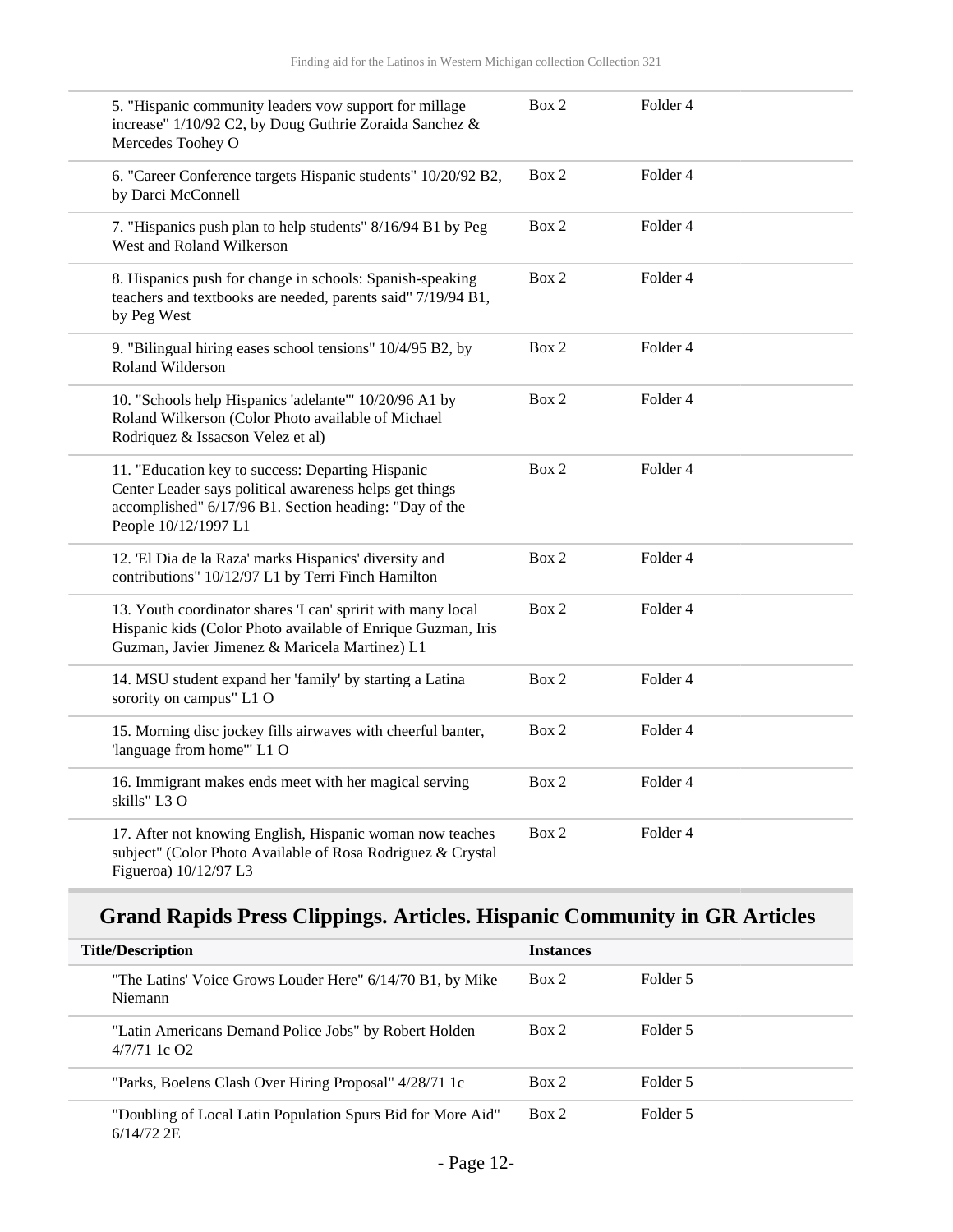| "Latino Youths Talk About Life - and an Old Struggle"<br>7/22/72 A12, by Jolene Carpenter                  | Box 2 | Folder 5 |
|------------------------------------------------------------------------------------------------------------|-------|----------|
| "Chicano Party Stays Neutral" [on Nixon-McGovern election]<br>9/5/72 12F                                   | Box 2 | Folder 5 |
| "Latins Demolish Myths, Study for Leader Role" 11/2/72 2b                                                  | Box 2 | Folder 5 |
| "Latins Seek County Outlay for Migrants" 5/9/73 10b, by<br>Maury DeJong                                    | Box 2 | Folder 5 |
| "Hispanic Peoples Do Better in State than Nationally" 5/24/73<br>7d                                        | Box 2 | Folder 5 |
| "Cesar Chavez, of United Farm Workers, to Hold Rally<br>Thursday" 7/21/73 A4, by Pete DeMaagd              | Box 2 | Folder 5 |
| "Spanish Street Names Sought by Latin Group" 11/29/73 6a,<br>by Roy Howard Beck                            | Box 2 | Folder 5 |
| "History Book Errors Anger Latin-Americans" 1/15/75 2b, by<br>Paul Chaffee                                 | Box 2 | Folder 5 |
| "Vigor, Caring Hallmarks of Latin Senior Award Winners"<br>6/29/83 4b, by Jose Pantoja O                   | Box 2 | Folder 5 |
| "Political Clout is Goal of Hispanic Convention at Detroit"<br>6/30/83 9a                                  | Box 2 | Folder 5 |
| "We Are a Mosaic': Growing Number of Latinos Find New<br>Life in Michigan" 7/27/86 E1                      | Box 2 | Folder 5 |
| "A Story of Pride and Hope" 7/27/86 A1, by Jim Mencarelli O                                                | Box 2 | Folder 5 |
| "Sunday at the Park: 'It's Like Having a Fiesta Every Week'"<br>7/27/86 E4                                 | Box 2 | Folder 5 |
| "In the Air: 1,000-Watt Radio Station Brings a Touch of<br>Home to Its Listeners" 7/27/86 E5 O2            | Box 2 | Folder 5 |
| "Showtime: Top Mexican Films Provide Family Fare for<br>Theater" 7/27/86 A1                                | Box 2 | Folder 5 |
| "Coming of Age: Quinceanera Rite is Steeped in Tradition"<br>7/28/86 A5, by Jim Mencarelli                 | Box 2 | Folder 5 |
| "The Gonzalez family is sold on the U.S. and its new law"<br>7/12/87 A4, by Jim Mencarelli O               | Box 2 | Folder 5 |
| "New Beginning: 300 West Michigan Hispanics apply for<br>amnesty in the U.S." 5/5/88 E1, by Jim Mencarelli | Box 2 | Folder 5 |
| "Hispanic seniors pick couple of the year" 5/23/88 B3, by Jim<br>Mencarelli O                              | Box 2 | Folder 5 |
| "Diversity is mark of this Year's popular Hispanic Festival"<br>9/8/90 A1, by Doug Guthrie                 | Box 2 | Folder 5 |
| "Pride in Hispanic culture enriches life on American soil"<br>9/5/91 C1, by Mercedes Toohey                | Box 2 | Folder 5 |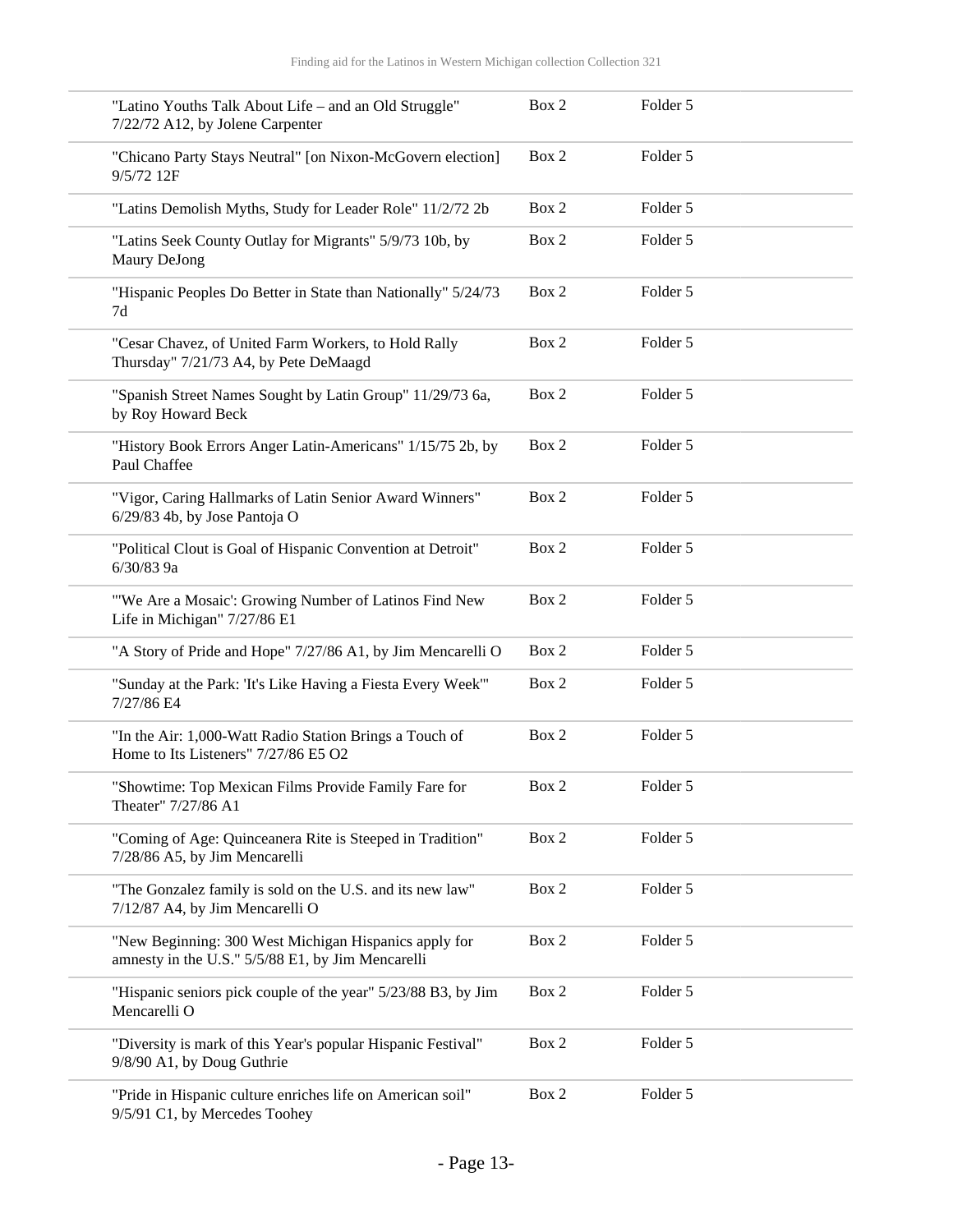| "Police course offers insight into Hispanic culture and<br>language" 10/22/92 C2, by Darci McConnell                                                                  | Box 2 | Folder 5 |
|-----------------------------------------------------------------------------------------------------------------------------------------------------------------------|-------|----------|
| "Untapped Power: despite population gains, Hispanics lack<br>political clout" 10/31/93 C1, by Darci McConnell                                                         | Box 2 | Folder 5 |
| "Some bank ATMs have learned Spanish" 10/20/94 C13                                                                                                                    | Box 2 | Folder 5 |
| "Union students to help people register to vote" 2/16/96 A10                                                                                                          | Box 2 | Folder 5 |
| "Latinos Continue to battle stereotypes: Their significant<br>contributions are overshadowed, speaker says" 3/17/96 C5, by<br><b>Ted Villaire</b>                     | Box 2 | Folder 5 |
| "For the People: Hispanics march on D.C. to remind<br>government" 10/12/96 A3                                                                                         | Box 2 | Folder 5 |
| "Many Cultures, Many Voices: Hispanic culture is much more<br>than just Mexico and tacos" 9/4/97 D1, by Jaye Beeler                                                   | Box 2 | Folder 5 |
| "Hispanic Festival ready to expand: Organizers want to close<br>Ottawa avenue next year to make room for more vendors and<br>visitors" 9/11/97 IC.1, by Morgan Jarema | Box 2 | Folder 5 |
| "Hispanics' influence in West Michigan on the rise: Kent<br>and Ottawa each have seen double-digit growth since 1990"<br>10/12/97 A1, by Jodi McFarland               | Box 2 | Folder 5 |
| "Plans for Grandville Ave. get mixed reaction: Residents want<br>to make sure the area does not lose its ethnic character" 3/5/98<br>IC.1O                            | Box 2 | Folder 5 |
| "Breaking Barriers : Hispanic girls work to overcome<br>obstacles" March 25, 2001. J-1                                                                                | Box 2 | Folder 5 |

## **Hispanic Social Services Articles**

| <b>Title/Description</b>                                                                            | <b>Instances</b> |          |
|-----------------------------------------------------------------------------------------------------|------------------|----------|
| "Manpower Aide Fills Latin-American Post" 6/20/72 1h                                                | Box 2            | Folder 6 |
| "Latin Council Seeks New Director" 3/12/73 1c                                                       | Box 2            | Folder 6 |
| "Morales Heads Latin Council" 3/27/73, 2C O                                                         | Box 2            | Folder 6 |
| "Neighborhood Education Center: Understanding spoken,<br>Taught Here" 5/27/74, 1b by Tamara Cooke O | Box 2            | Folder 6 |
| "Francisco Vega Gets State Post" 8/5/74 4b                                                          | Box 2            | Folder 6 |
| "City Grants Latin Council \$30,944" 11/13/74 3b, by Joel<br>Clark                                  | Box 2            | Folder 6 |
| "City Will Pay Latins' Tax Debt, But Angers Morales" 1/29/75<br>2b, by Steve Veiregg                | Box 2            | Folder 6 |
| "Latins Celebrate School, Cultural Center" 1/30/75, 2b by Joel<br>Clark                             | Box 2            | Folder 6 |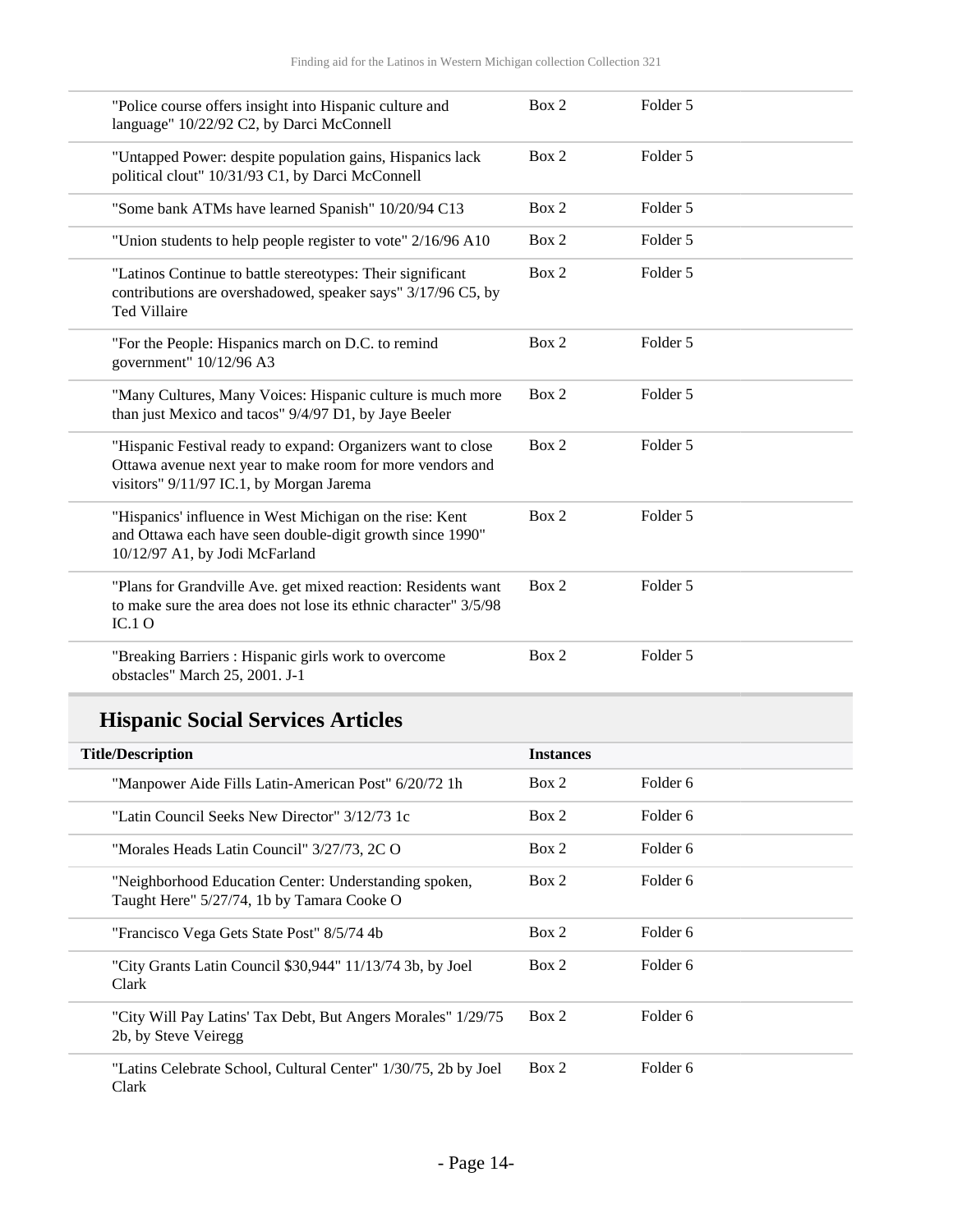| "Latin American Council Creates Library to Promote More<br>Latino Awareness" 3/25/75 7b, by Lucy Maillette O                                                                                                       | Box 2 | Folder <sub>6</sub> |
|--------------------------------------------------------------------------------------------------------------------------------------------------------------------------------------------------------------------|-------|---------------------|
| "Latin Council Debt Threatens Aid" 12/22/76 3b, by Jim<br>McFarlin                                                                                                                                                 | Box 2 | Folder <sub>6</sub> |
| "City Mulls Morales' Pay Plan for Old Debt" 12/23/76 2b, by<br>Jim McFarlin                                                                                                                                        | Box 2 | Folder <sub>6</sub> |
| "Latin-American Board Counsel Says Morales Speaks for<br>Himself" 12/24/76 3b, by Jim McFarlin                                                                                                                     | Box 2 | Folder 6            |
| "Latin Council, City Agree on Loan Repayment" 1/12/77 2c,<br>by Jim McFarlin                                                                                                                                       | Box 2 | Folder <sub>6</sub> |
| "Morales Returns to Council Post on Interim Basis" 1/15/77<br>2a, by Sharon Hanks                                                                                                                                  | Box 2 | Folder <sub>6</sub> |
| "Latinos, Child Care Lose United Way Aid" 6/29/77 2b, by<br>Laurie Young                                                                                                                                           | Box 2 | Folder <sub>6</sub> |
| "Latin American Council Must Separate Office, High School"<br>3/2/78 3b, by Mary Kramer                                                                                                                            | Box 2 | Folder <sub>6</sub> |
| "Factional Tensions Erupt in a Melee at Meeting of Latin<br>American Council" 5/31/78 1b O                                                                                                                         | Box 2 | Folder <sub>6</sub> |
| "Drasin, Rienstra Agree to Mediate Latin American Council<br>Dispute" 6/8/78 6b                                                                                                                                    | Box 2 | Folder 6            |
| "Leader of Latino Group [Honorato Rosa] Quits As New<br>Controversy Erupts" 7/8/78 3a O                                                                                                                            | Box 2 | Folder <sub>6</sub> |
| "City Halts Funding of Latin Council" by Ed Hoogterp,<br>11/8/78 1b                                                                                                                                                | Box 2 | Folder <sub>6</sub> |
| Hispanic Social Services Articles                                                                                                                                                                                  | Box 2 | Folder <sub>6</sub> |
| "Volunteer Spirit Helps City's Latinos" 11/24/81, 1b, by Jim<br>Mencarelli O                                                                                                                                       | Box 2 | Folder <sub>6</sub> |
| "GRETC Turns Down Hispanic Center's Expansion Request"<br>3/26/86 B6, by Doug Guthrie                                                                                                                              | Box 2 | Folder 6            |
| "Award Honors Booster of City's Hispanics [Ramiro Waiss]"<br>5/23/86, C3 by Mary Lohr O                                                                                                                            | Box 2 | Folder 6            |
| "Ethnic Food becomes Regular Fare for Hispanic Institute<br>Seniors" 6/5/86 F1, by Jim Mencarelli                                                                                                                  | Box 2 | Folder <sub>6</sub> |
| "Pride Runs Deep: Many Still Consider Puerto Rico Their<br>Home" 7/29/86, A7 by Jim Mencarelli (Photo available.<br>Zoralda Sanches, Director of Latin American Services, with<br>Anjelita DeLeon & Rafaela Lopez) | Box 2 | Folder 6            |
| "Group addresses Hispanic concerns" 7/11/88 D1                                                                                                                                                                     | Box 2 | Folder 6            |
| "Home for a Political Refugee" Grand Rapids Ministries Ad,<br>5/27/89, C2                                                                                                                                          | Box 2 | Folder 6            |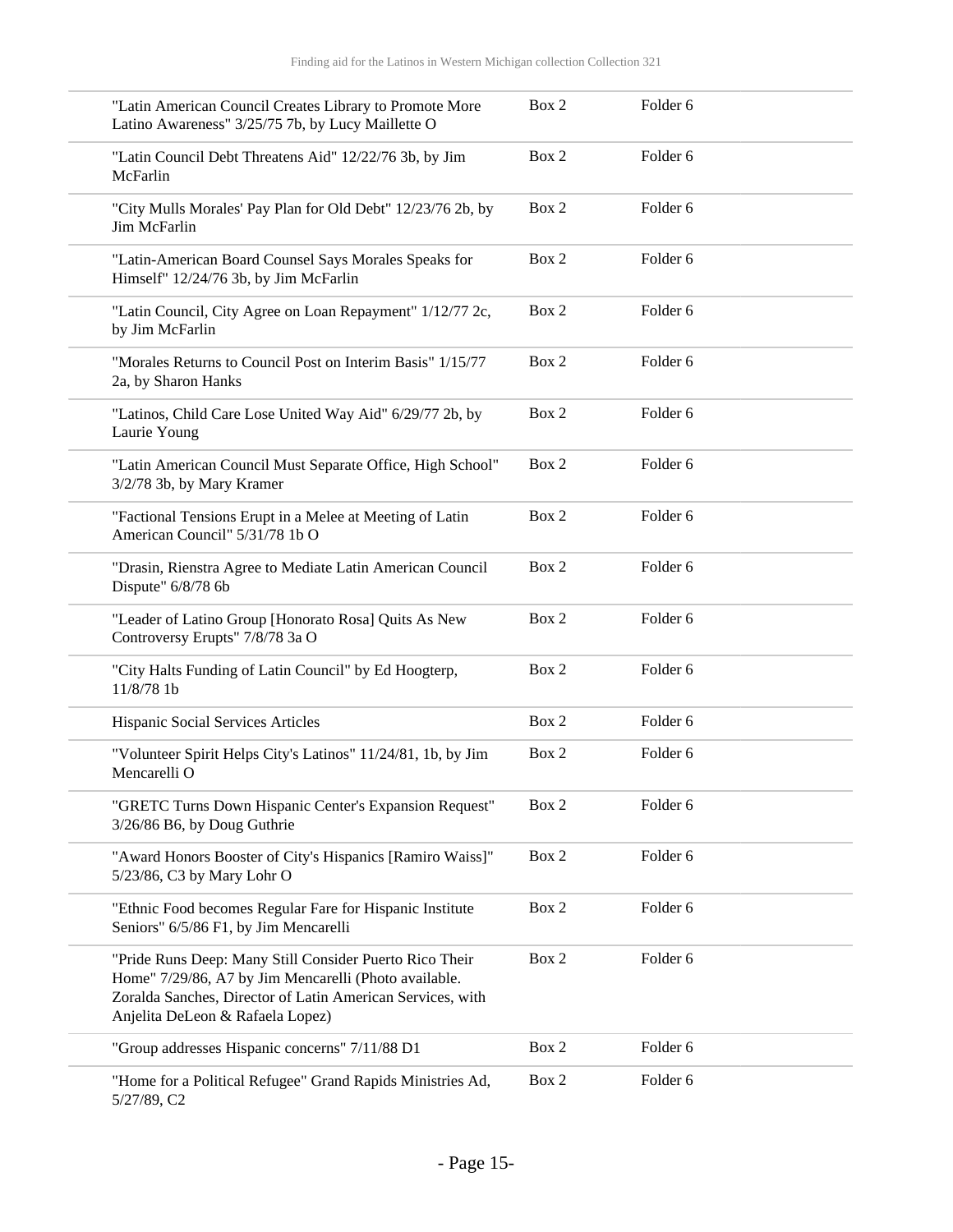| "Health clinic opens doors to aid Hispanic community" 3/1/90<br>B3, by Susan Collins                                                                                                                                               | Box 2 | Folder 6            |  |
|------------------------------------------------------------------------------------------------------------------------------------------------------------------------------------------------------------------------------------|-------|---------------------|--|
| "Weathered Mural in Hispanic neighborhood get loving care"<br>7/24/91 A1, by William R. Macklin O                                                                                                                                  | Box 2 | Folder 6            |  |
| "New Hispanic Center director [Cesar Ospina] envisions<br>broad role for group" 9/26/91 E3, by William R. Macklin                                                                                                                  | Box 2 | Folder 6            |  |
| "Area Hispanic Center picks new director [Lisa L. Garcia]"<br>3/26/92 B2, by William R. Macklin                                                                                                                                    | Box 2 | Folder 6            |  |
| "Youth, talent benefit Hispanic leader" 4/14/92 A7, by<br>William R. Macklin O                                                                                                                                                     | Box 2 | Folder <sub>6</sub> |  |
| "Agency plays Santa Claus, gives gifts to Hispanic kids"<br>12/23/92, B1 by Tracy L. Sypert                                                                                                                                        | Box 2 | Folder 6            |  |
| "Summer Workout: Hispanic Center jobs program puts teens<br>in training to face challenge of the working world" 6/30/93,<br>C1 by Pat Shellenbarger                                                                                | Box 2 | Folder 6            |  |
| "Bridging the Gap: Youths, seniors in program learn from<br>each other" 8/5/93, B3 by Darci McConnell (Photo available.<br>Johana Ortiz & Nemesia Sanabria at Hispanic Institute)                                                  | Box 2 | Folder 6            |  |
| "Conference reaches out to Hispanic vets in need of help"<br>10/4/93 B1, by Chris Meehan O                                                                                                                                         | Box 2 | Folder 6            |  |
| "Community unites to make gift basket project a success"<br>12/22/93 A13, by Sara Moore                                                                                                                                            | Box 2 | Folder 6            |  |
| "Christmas help cheers area's needy: The Hispanic Center<br>gave away about 120 holiday baskets to families in Grand<br>Rapids" 12/23/94 A8, by La Schon Harris                                                                    | Box 2 | Folder <sub>7</sub> |  |
| "Healthy Demands: Clinic provides care to scores of Hispanic<br>residents" 3/7/95, B1 by Ted Roelofs O                                                                                                                             | Box 2 | Folder <sub>7</sub> |  |
| "Family Unity: Hispanic Institute program teaches parenting<br>skills" 3/13/95 A7, by Theresa D. McClellan                                                                                                                         | Box 2 | Folder <sub>7</sub> |  |
| "Saint Mary's buys land for bigger clinic: The property will<br>hold Clinica Santa Maria, which has outgrown its original<br>home. The Hispanic Center will also probably move there"<br>7/31/96 A7, by Kathleen Langcore          | Box 2 | Folder <sub>7</sub> |  |
| "Hispanic Center follows clinic to new building" 10/2/96 B2,<br>by Karen Devries                                                                                                                                                   | Box 2 | Folder <sub>7</sub> |  |
| "New medical clinic will benefit needy children: The \$1.4<br>million building for Clinica Santa Maria is scheduled to open<br>next spring" 12/5/96 IC.1, by Kelley Root                                                           | Box 2 | Folder <sub>7</sub> |  |
| "Hispanic Center's new leader [Richard Espinoza] making a<br>difference: He counts as experience his 'different positions of<br>social service" $12/16/96$ B1, by Theresa D. McClellan O + a<br>portrait photo of Santiago Garcia. | Box 2 | Folder <sub>7</sub> |  |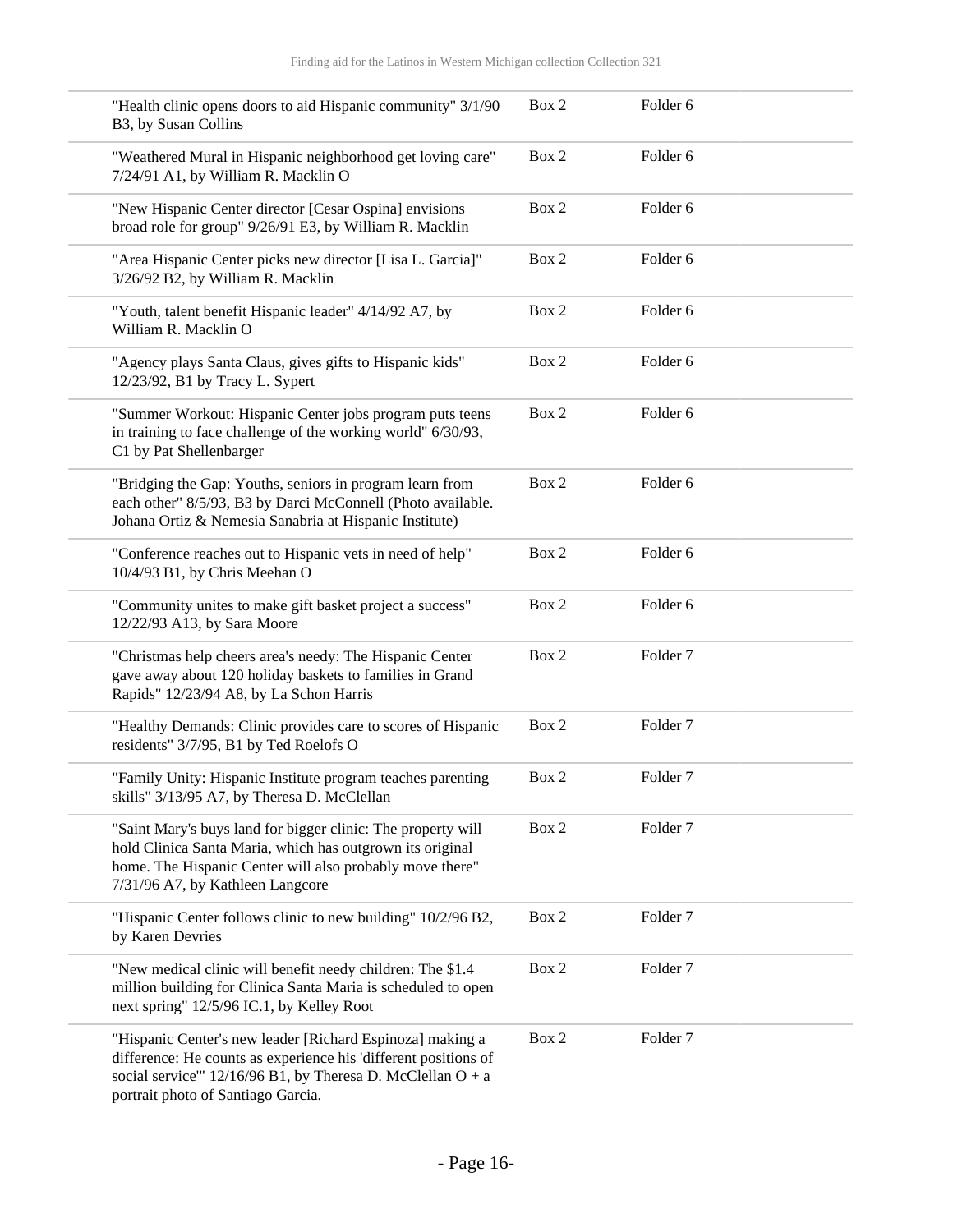| "Hispanic health clinic get \$500,000 grant" 3/10/97, B1 by<br>Kathleen Longcore         | Box 2 | Folder <sub>7</sub> |
|------------------------------------------------------------------------------------------|-------|---------------------|
| "Renewed Hispanic Center poised to expand mission" 7/10/97<br>IC.1, by Patricia Corcoran | Box 2 | Folder <sub>7</sub> |

### **Grand Rapids Press Clippings. Articles. Hispanic Work History Articles**

| <b>Title/Description</b>                                                                                                                                                                                                                                                        | <b>Instances</b> |                     |
|---------------------------------------------------------------------------------------------------------------------------------------------------------------------------------------------------------------------------------------------------------------------------------|------------------|---------------------|
|                                                                                                                                                                                                                                                                                 |                  |                     |
| "Head of Local Mexican Society [Dan Vargas] Teaching<br>Farmers Spanish Fast" 5/7/57 C6                                                                                                                                                                                         | Box 2            | Folder <sub>7</sub> |
| "A Few 'Gandy Dancers' Still Swing Spike Malls" 7/2/72 1b<br>by Hoyt E. Carrier II O                                                                                                                                                                                            | Box 2            | Folder <sub>7</sub> |
| "Chavez Battles Desperately Here for life of Farm Workers<br>Union" 7/27/73 B1                                                                                                                                                                                                  | Box 2            | Folder <sub>7</sub> |
| "In Pursuit of a Dream: Navarro Family's Struggle sounds<br>Very All-American" 7/28/86 A4 by Jim Mencarelli (Photo<br>Available. Navarro Family, Mike & Isabel navarro. El<br>Matador Tortilla chip factory.)                                                                   | Box 2            | Folder <sub>7</sub> |
| "The Yuppies: New Breed of Immigrants are Mostly Better<br>Educated" 7/29/86 A6 by Jim Mencarelli                                                                                                                                                                               | Box 2            | Folder <sub>7</sub> |
| "Song of Success: Restaurant owner hummed in her head<br>to handle fear; now she sings with pride" 4/12/92 B1 by<br>Maria Marino-Idsinga (Photo Available. Jamie Trevino with<br>customers Roger McClellan and Mike Burns)                                                      | Box 2            | Folder <sub>7</sub> |
| "Hispanic women in business face added cultural barriers"<br>4/12/92 B1 by Maria Marino-Idsinga (with photo of Jamie<br>Trevino)                                                                                                                                                | Box 2            | Folder <sub>7</sub> |
| "Other Voices: Minority-run newspapers publish for more<br>than money" 12/7/97 G1 (2 Photos available. 1) El Vocero<br>Hispano, Andres Abreu with Edgar Williams. 2) El Hispano<br>News. Jaime Malone, with Anna Rosado, Louis Garcia, Hilda<br>Garcia, and Michael Kimbrough). | Box 2            | Folder <sub>7</sub> |

### **Grand Rapids Press Clippings. Articles. Mexican History Articles**

| <b>Title/Description</b>                                                                    | <b>Instances</b> |          |  |
|---------------------------------------------------------------------------------------------|------------------|----------|--|
| "Parade, Festival to Mark Independence of Mexico" 8/27/70<br>1c                             | Box 2            | Folder 8 |  |
| "Mexican Queen: Elisa Rodriguez to Reign" 8/19/72 10a, by<br>Jay C. Abbott                  | Box 2            | Folder 8 |  |
| "It was Ole! Ole! For Mexican Independence Saturday"<br>$9/17/72$ 2a                        | Box 2            | Folder 8 |  |
| "Court Worker to Reign Over Mexican Fiesta: Rafaela's<br>Spanish 'Not too Good'" 9/12/73 2b | Box 2            | Folder 8 |  |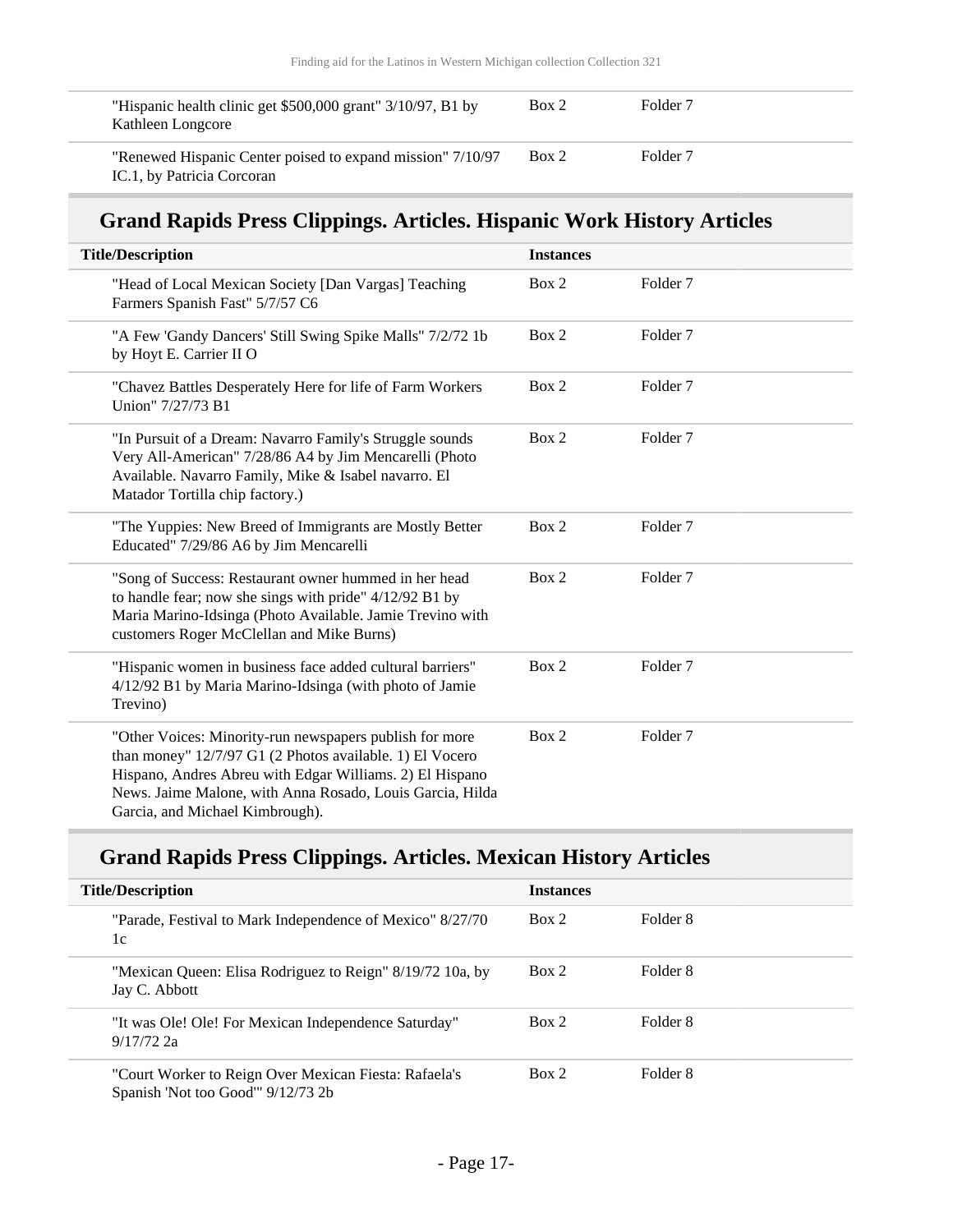| "Independence Celebrated Here" 9/16/73 1a, by Dan<br>Troutman                                                                                                                                           | Box 2 | Folder <sub>8</sub> |
|---------------------------------------------------------------------------------------------------------------------------------------------------------------------------------------------------------|-------|---------------------|
| "Mexican Fiesta Set for Sept. 14" 2/8/74 1b                                                                                                                                                             | Box 2 | Folder <sub>8</sub> |
| "Mexican cultural committee selects queen for its fiesta"<br>8/22/74 5d                                                                                                                                 | Box 2 | Folder <sub>8</sub> |
| "Mexican Fiesta Parade to Include Farm Union" 9/12/74 4c,<br>by Mary Kramer                                                                                                                             | Box 2 | Folder <sub>8</sub> |
| "Independence Day, Mexican Style, Attracts 1,000 to Calder<br>Plaza" 9/15/74 2a, by Mary Kramer                                                                                                         | Box 2 | Folder <sub>8</sub> |
| "Mexican-American Bishop in Ceremony Here" 3/8/75 4a                                                                                                                                                    | Box 2 | Folder <sub>8</sub> |
| "Mexican Fiesta Due Saturday at Calder Plaza: Maria Reyes<br>will reign at festival" 9/10/75 3c                                                                                                         | Box 2 | Folder <sub>8</sub> |
| "Archbishop Takes up Chicano Causes" 5/8/76 3a, by Diane<br>Hosteter                                                                                                                                    | Box 2 | Folder <sub>8</sub> |
| "New Scholarship Fund Set for Hispanic Students" 6/26/78 2e,<br>by Mary Kramer                                                                                                                          | Box 2 | Folder <sub>8</sub> |
| Western Michigan Hispanic Center Takes Root, Expands Its<br>Programs" 2/18/80 10c, by Jacci Bates-Wilson                                                                                                | Box 2 | Folder <sub>8</sub> |
| "Eligible Students are sought for Hispanic Scholarship Funds"<br>12/18/80 3e, by Theresa D. McClellan                                                                                                   | Box 2 | Folder <sub>8</sub> |
| "Martin Morales: Community Leader is Hispanic - 'and<br>Proud of It" 7/27/86 E1, by Jim Mencarelli (Photo available.<br>Morales with "El Sun")                                                          | Box 2 | Folder <sub>8</sub> |
| "A Life of Illusion and Fear: The Number of Illegal Aliens in<br>West Michigan is growing" 7/28/86 A1, by Jim Mencarelli O                                                                              | Box 2 | Folder <sub>8</sub> |
| "The First Ones: Mexicans Led the War-Era Influx into Grand<br>Rapids" 7/27/86 E3 (Photo Available. 1) Francisco Fernandez<br>2) Lula amacho plays folk ballad for Fela Paga and Ullsis<br>Flores. O    | Box 2 | Folder <sub>8</sub> |
| "A Special Bond: Most Mexican Americans Share the<br>Migrant Experience" 7/28/86 A4 by Jim Mencarelli (2 Photos<br>available. 1) Francisco Vega 2) Daniel Vargas 3) Jose Flores,<br>pending 4/14/2008 O | Box 2 | Folder <sub>8</sub> |
| "From Poverty to Poverty" 8/5/86 A10                                                                                                                                                                    | Box 2 | Folder <sub>8</sub> |
| "Dancing with Clouds: Annual Cinco de Mayo festivals go on<br>without the sun" 5/3/97 A3, by Karla D. Shores                                                                                            | Box 2 | Folder <sub>8</sub> |
| "Culture Movement: Dance troupe's performances deliver<br>taste of life in Mexico" 6/16/97 A5, by Patricia Corcoran                                                                                     | Box 2 | Folder <sub>8</sub> |

## **Grand Rapids Press Clippings. Articles. Puerto Ricans**

**Title/Description Instances**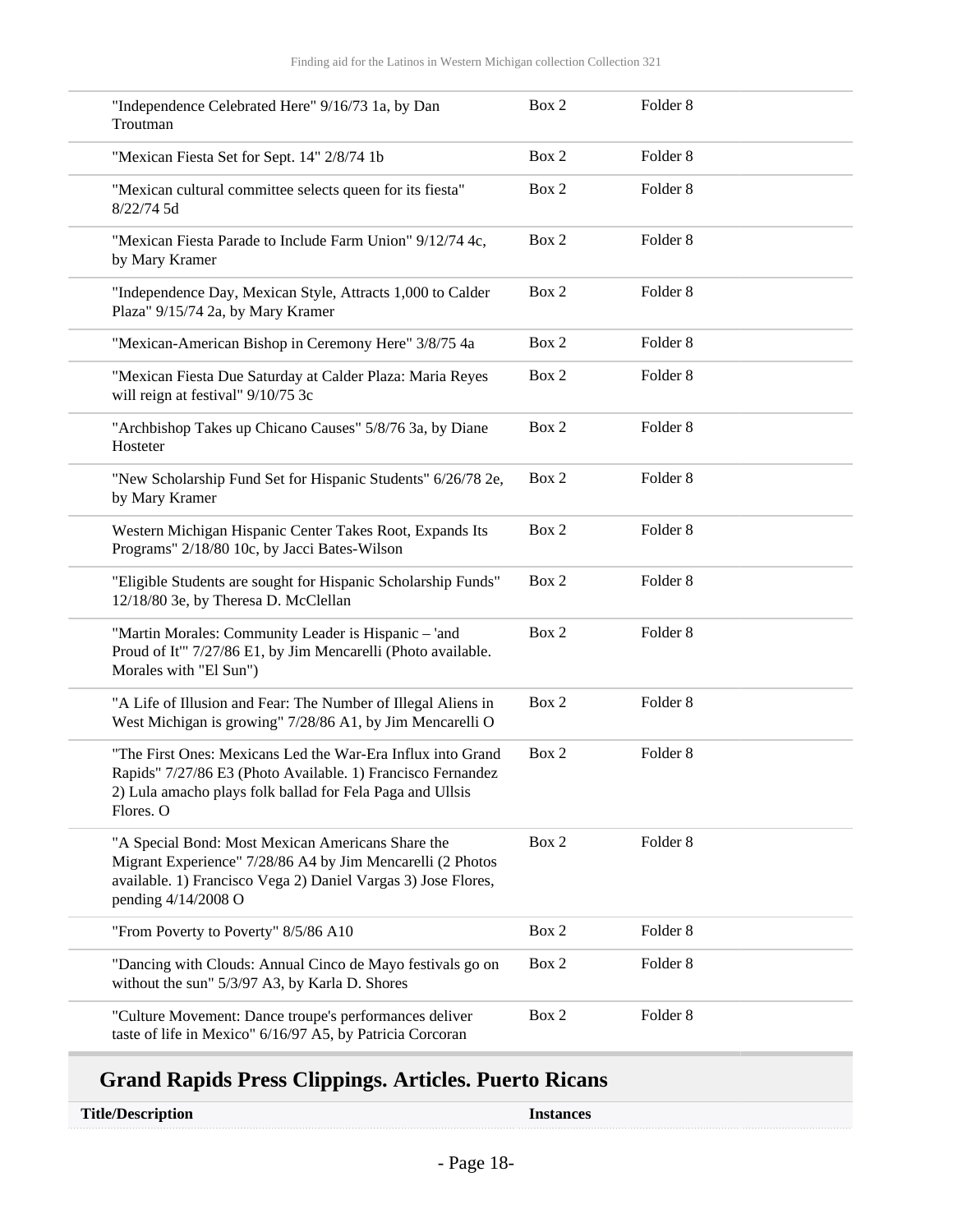| 1. "It Is Hard Here': Poverty Haunts Puerto Rican Community<br>Here" 7/29/86 (2 Photos available. 1) Dionislo Barrios 2)<br>Carmen Estrada's family. Melita's birthday) | Box 2 | Folder 9 |
|-------------------------------------------------------------------------------------------------------------------------------------------------------------------------|-------|----------|
| 2. "Puerto Ricans Here Organize" 3/16/71, 1c                                                                                                                            | Box 2 | Folder 9 |
| 3. "Puerto Ricans Lash City, GM Hiring Ways" 3/22/71, 2b                                                                                                                | Box 2 | Folder 9 |
| 4. "Cultural Exchange Program with Costa Ricans Planned"<br>$4/7/74$ , 4a                                                                                               | Box 2 | Folder 9 |
| 5. "No Wish to be Ahead, Just to 'Stay Even'" / Jim Mencarelli<br>[Miguel Lopez, local boxer] 10/23/80, 1c O                                                            | Box 2 | Folder 9 |

## **Religion Articles**

| <b>Title/Description</b>                                                                                                    | <b>Instances</b> |           |
|-----------------------------------------------------------------------------------------------------------------------------|------------------|-----------|
| 1. "Cuban Refugees Have Jobs, Find Contentment" 12/27/77<br>1C by Jay Finerman O2 1) Rev. Domingo Romero 2) Mrs.<br>Cortina | Box 2            | Folder 10 |
| 2. " $\dots$ Hispanics" 7/27/86 E2 (Photo available. Bethel<br>Assembly of God Church, Grandville, with Rev. J.M. Perez.)   | Box 2            | Folder 10 |
| 3. "In God They Trust: Most Puerto Ricans Take their<br>Religion Very Seriously" 7/29/86 A6, by Jim Mencarelli              | Box 2            | Folder 10 |
| 4. "A Good 'Santero': Cuban Brings His Voodoo-Like<br>Religion to GR" 7/30/86 A1                                            | Box 2            | Folder 10 |
| 5. "Hispanics? Will they go or stay?" 5/27/89 C1 by Ed<br>Golder [Old NC]                                                   | Box 2            | Folder 10 |
| 6. The Arguellos work as lay leaders in Hispanic Catholic<br>Community" 5/27/89 C1 [Old NC]                                 | Box 2            | Folder 10 |
| 7. "Former Catholics flock to Pentecostal worship" 5/27/89 C2<br>$\Omega$                                                   | Box 2            | Folder 10 |
| 8. "Move to reshape Catholic diocese for Hispanics is lauded"<br>6/3/94 C1 by Ed Golder and Mary Ann Sabo [Old NC]          | Box 2            | Folder 10 |

#### **^** [Return to Table of Contents](#page-1-0)

### <span id="page-18-0"></span>**Series III. Oral Histories**

## <span id="page-18-1"></span>**Subseries A. Project Documentation.**

| <b>Title/Description</b>                                                                                                | <b>Instances</b> |
|-------------------------------------------------------------------------------------------------------------------------|------------------|
| Mollie Blakely (Maurilia Blakely Ortiz). "Journey to Grand<br>Rapids" / by Darlene Bos, 1998. Oral Histories of Mexican | Box 1            |
| American Senior Citizen Women in Grand Rapids.                                                                          |                  |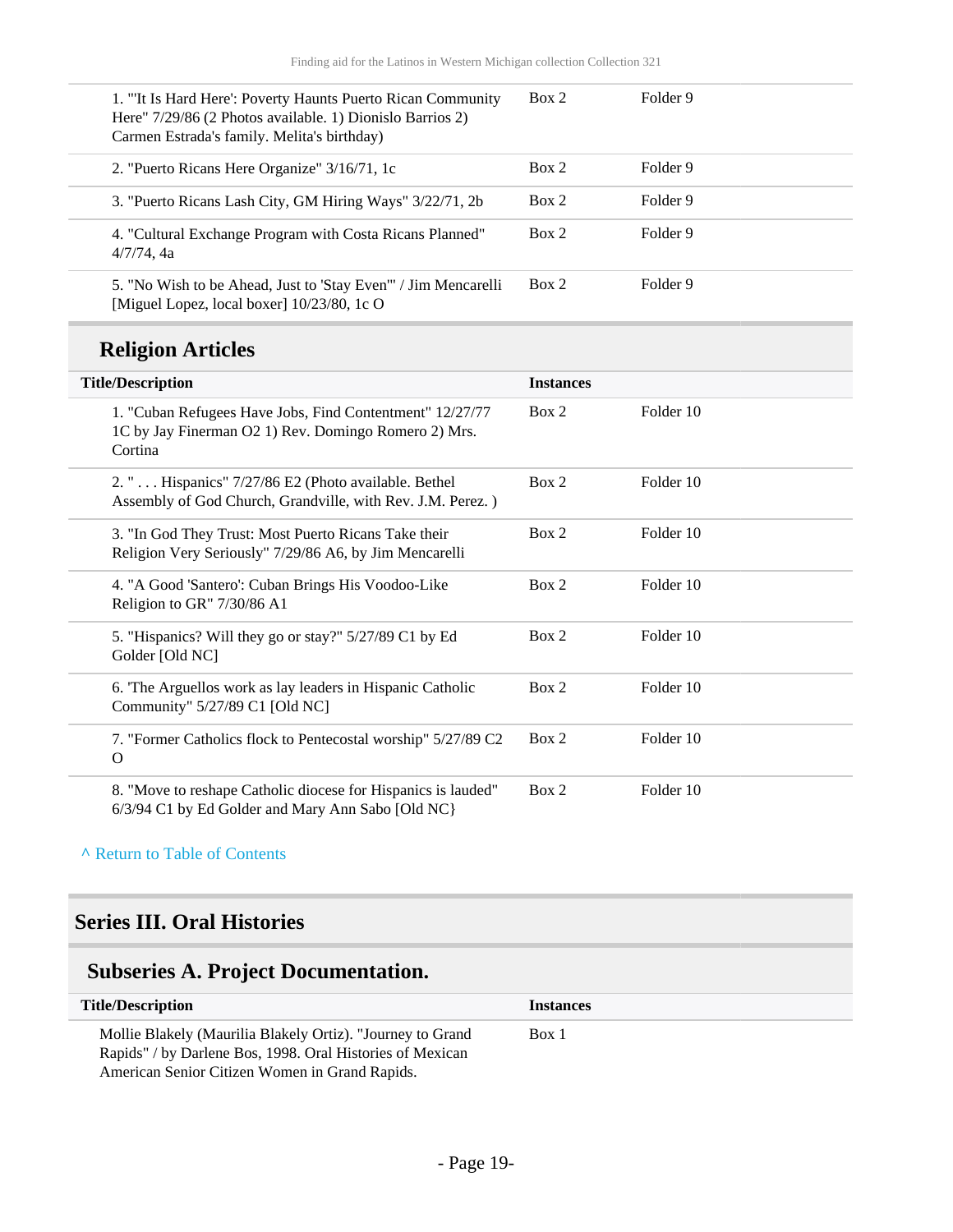| Isabel Navarro. "Journey to Grand Rapids" / by Darlene Bos,<br>1998. Oral Histories of Mexican American Senior Citizen<br>Women in Grand Rapids.                                    | Box 1 |
|-------------------------------------------------------------------------------------------------------------------------------------------------------------------------------------|-------|
| Carolina Cantu. "Journey to Grand Rapids" / by Darlene Bos,<br>1998. Oral Histories of Mexican American Senior Citizen<br>Women in Grand Rapids.                                    | Box 1 |
| Juanita Baltierrez Rodrigues. "Journey to Grand Rapids" / by<br>Darlene Bos, 1998. Oral Histories of Mexican American Senior<br>Citizen Women in Grand Rapids.                      | Box 1 |
| Unknown. Incomplete. "Journey to Grand Rapids" / by Darlene<br>Bos, 1998. Oral Histories of Mexican American Senior Citizen<br>Women in Grand Rapids.                               | Box 1 |
| Interview Questions for Blakely & Sanchez. "Journey to Grand<br>Rapids" / by Darlene Bos, 1998. Oral Histories of Mexican<br>American Senior Citizen Women in Grand Rapids.         | Box 1 |
| Oral History Transcription and Translation Budget. "Journey<br>to Grand Rapids" / by Darlene Bos, 1998. Oral Histories of<br>Mexican American Senior Citizen Women in Grand Rapids. | Box 1 |

## <span id="page-19-0"></span>**Subseries B. Audio Tapes**

## **Usage Audio Tapes**

| <b>Title/Description</b>                           | <b>Instances</b> |
|----------------------------------------------------|------------------|
| UT1. Manual Alvarez. July 7, 1999.                 | Box 4            |
| UT2. Juanita Baltierrez. Oct. 24, 1997.            | Box 4            |
| UT3. Rebecca Becker, Andrew Armito. Nov. 23, 1999. | Box 4            |
| UT4. Molly Blakely. Oct. 31, 1997.                 | Box 4            |
| UT5. Molly Blakely. Nov. 18, 1999.                 | Box 4            |
| UT6. Caroline Cantu. Oct. 17, 1997 (2).            | Box 4            |
| UT7. Julia & Lola Hernandez. Oct. 31, 1997.        | Box 4            |
| UT8. Isabel & Miguel Navarro, Oct. 10, 1997.       | Box 4            |
| UT9. Isabel Navarro, Mary Pena. Dec. 14, 1999.     | Box 4            |
| UT10. Santos & Juanta Rincones. May 6, 2000.       | Box 4            |
| UT11. Francisco Sanchez. Jan. 19, 1998.            | Box 4            |
| UT12. Guadalupe Vargas. Dec. 18, 1997.             | Box 4            |
| UT13. Daniel Vasquez.                              | Box 4            |
| UT14. Yolanda. Dec. 4, 1999.                       | Box 4            |
| UT15. Mr. & Mrs. Vargas. Oct. 16, 1990.            | Box 4            |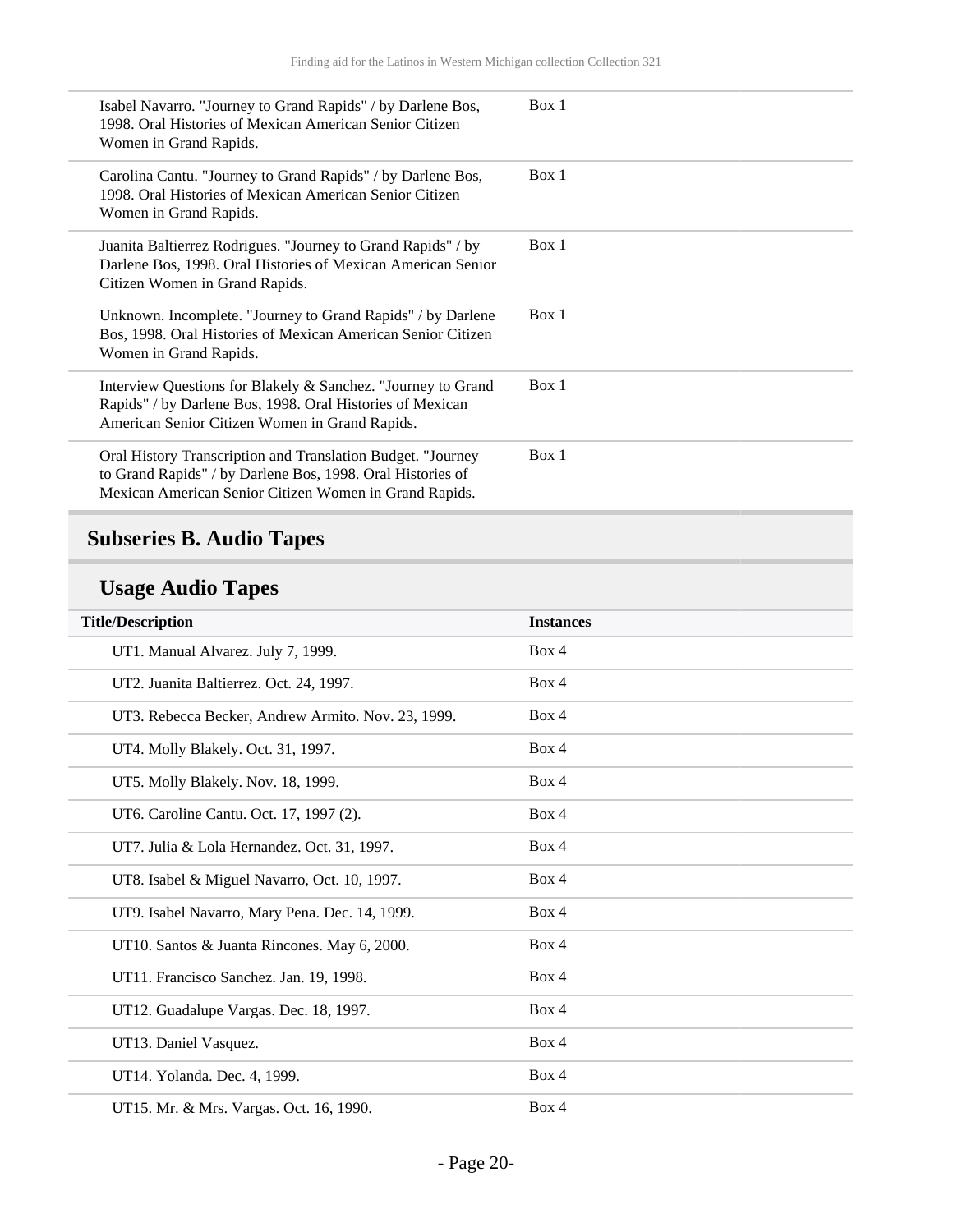#### **General**

This oral history was not actually created as part of the Latinos in Western Michigan project, but was done previously in 1990, and is officially part of Coll. 164, GRPL Oral History Collection. A reference copy has been placed here to provide additional reference information in connection with the Guadapupe Vargas interview.

#### **Master Audio Tapes**

| <b>Title/Description</b>                                                                                                | <b>Instances</b> |
|-------------------------------------------------------------------------------------------------------------------------|------------------|
| MT1. Manual Alvarez. July 7, 1999.                                                                                      | Box 5            |
| MT2. Juanita Baltierrez. Oct. 24, 1997.                                                                                 | Box 5            |
| MT3. Rebecca Becker, Andrew Armito. Nov. 23, 1999.                                                                      | Box 5            |
| MT4. Molly Blakely. Oct. 31, 1997.                                                                                      | Box 5            |
| MT5. Molly Blakely. Nov. 18, 1999.                                                                                      | Box 5            |
| MT6. Caroline Cantu. Oct. 17, 1997 (2).                                                                                 | Box 5            |
| MT7. Julia & Lola Hernandez. Oct. 31, 1997.                                                                             | Box 5            |
| MT8. Isabel & Miguel Navarro, Oct. 10, 1997.                                                                            | Box 5            |
| MT9. Isabel Navarro, Mary Pena. Dec. 14, 1999.                                                                          | Box 5            |
| MT10. Santos & Juanta Rincones. May 6, 2000.                                                                            | Box 5            |
| MT11. Francisco Sanchez. Jan. 19, 1998.                                                                                 | Box 5            |
| MT12. Guadalupe Vargas. Dec. 18, 1997.                                                                                  | Box 5            |
| <b>General</b>                                                                                                          |                  |
| The master tape for the interview of Mr. & Mrs. Vargas.<br>Oct. 16, 1990 is part of the GRPL Oral History Coll.<br>164. |                  |
| MT13. Daniel Vasquez. (Have two tapes called copies; using<br>one as master. Don't know location of the true master).   | Box 5            |
| MT14. Yolanda. Dec. 4, 1999.                                                                                            | Box 5            |
| <b>Transcriptions</b>                                                                                                   |                  |
| <b>Title/Description</b>                                                                                                | <b>Instances</b> |
| TR6 Caroline Cantu                                                                                                      | Box 1            |

Related Materials: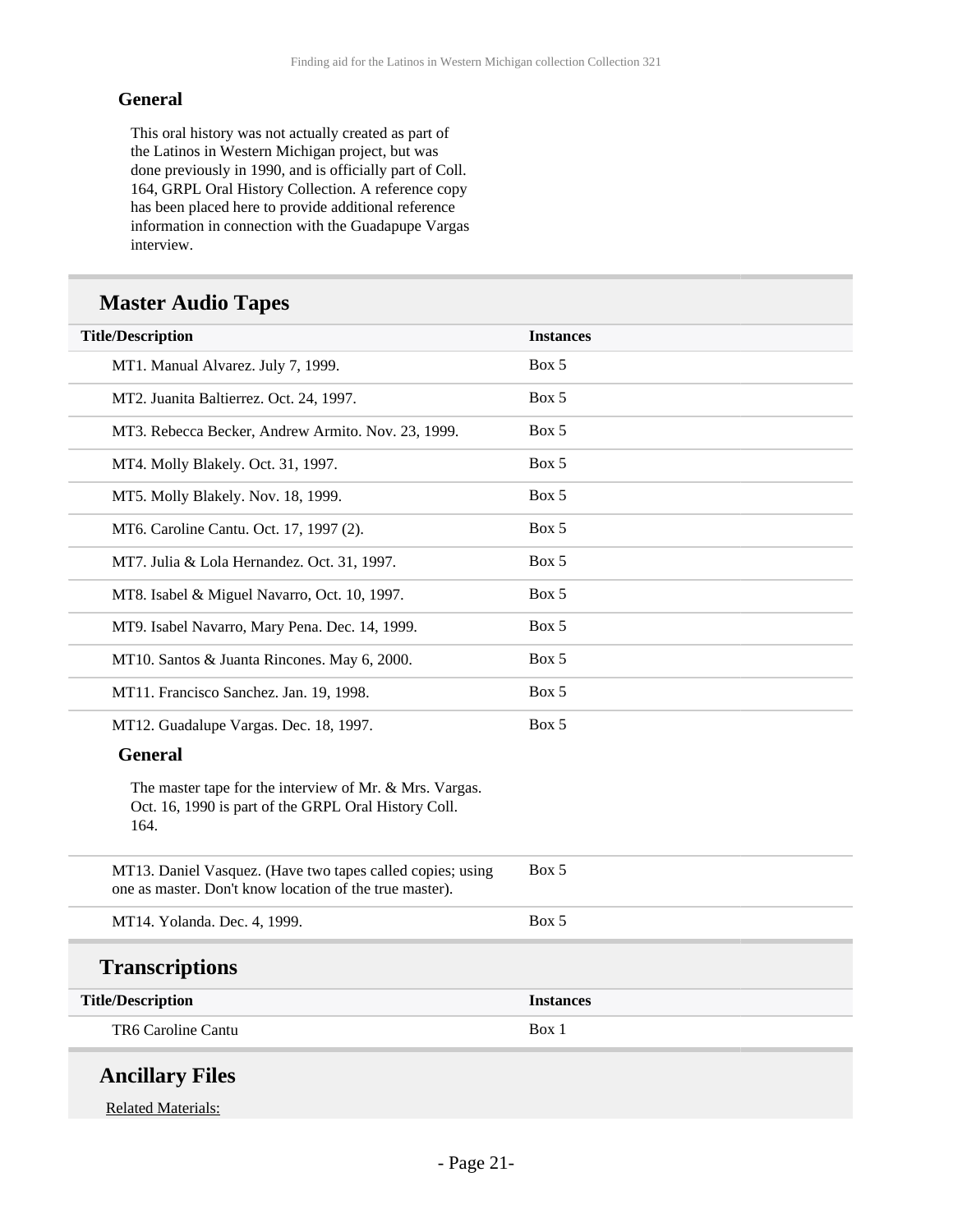#### **Related Materials**

For photographs related to the oral histories see Series IV.

| <b>Title/Description</b>    | <b>Instances</b> |  |
|-----------------------------|------------------|--|
| Hernandez Family Documents. | Box i            |  |

#### **Includes**

#### **Includes**

Photocopies Baptism certificate for Ana Valerio; 2 marriage certificates for Anita Valerio and Juan Rosas; Hernandez (church and state) Birth certificate for Juan Hernandez

#### **^** [Return to Table of Contents](#page-1-0)

#### <span id="page-21-0"></span>**Series IV. Images**

#### <span id="page-21-1"></span>**Subseries A. Grand Rapids Press Photographs**

#### Conditions Governing Use: **Conditions Governing Use**

Reproduction requests for these images should be made directly to the Grand Rapids Press, unless otherwise specified.

| <b>Title/Description</b>                                                                                                                                | <b>Instances</b> |                     |
|---------------------------------------------------------------------------------------------------------------------------------------------------------|------------------|---------------------|
| Celebrations, Ricardo Velasco & Melissa Shaffusk, Celebration<br>1994. GR Press, May 8, 1994. C1. [Latino Unit?]                                        | $Box\ 3$         | Folder 1            |
| Central America                                                                                                                                         | $Box$ 3          | Folder <sub>2</sub> |
| <b>Cuban History</b>                                                                                                                                    | $Box$ 3          | Folder <sub>3</sub> |
| <b>Education</b>                                                                                                                                        |                  |                     |
| <b>Title/Description</b>                                                                                                                                | <b>Instances</b> |                     |
| Schools help Hispanics 10/20/96. Michael Rodriquez &<br>Issacson Velez et al                                                                            | $Box\ 3$         | Folder 4            |
| Youth coordinator shares 'I can' spririt with many local<br>Hispanic kids . Enrique Guzman, Iris Guzman, Javier Jimenez<br>& Maricela Martinez 10/12/97 | $Box$ 3          | Folder 4            |
| After not knowing English, Hispanic woman now teaches<br>subject. Rosa Rodriguez & Crystal Figueroa 10/12/97                                            | $Box$ 3          | Folder 4            |
| Hispanic Community in Grand Rapids                                                                                                                      | $Box\ 3$         | Folder 5            |

#### **Hispanic Social Services**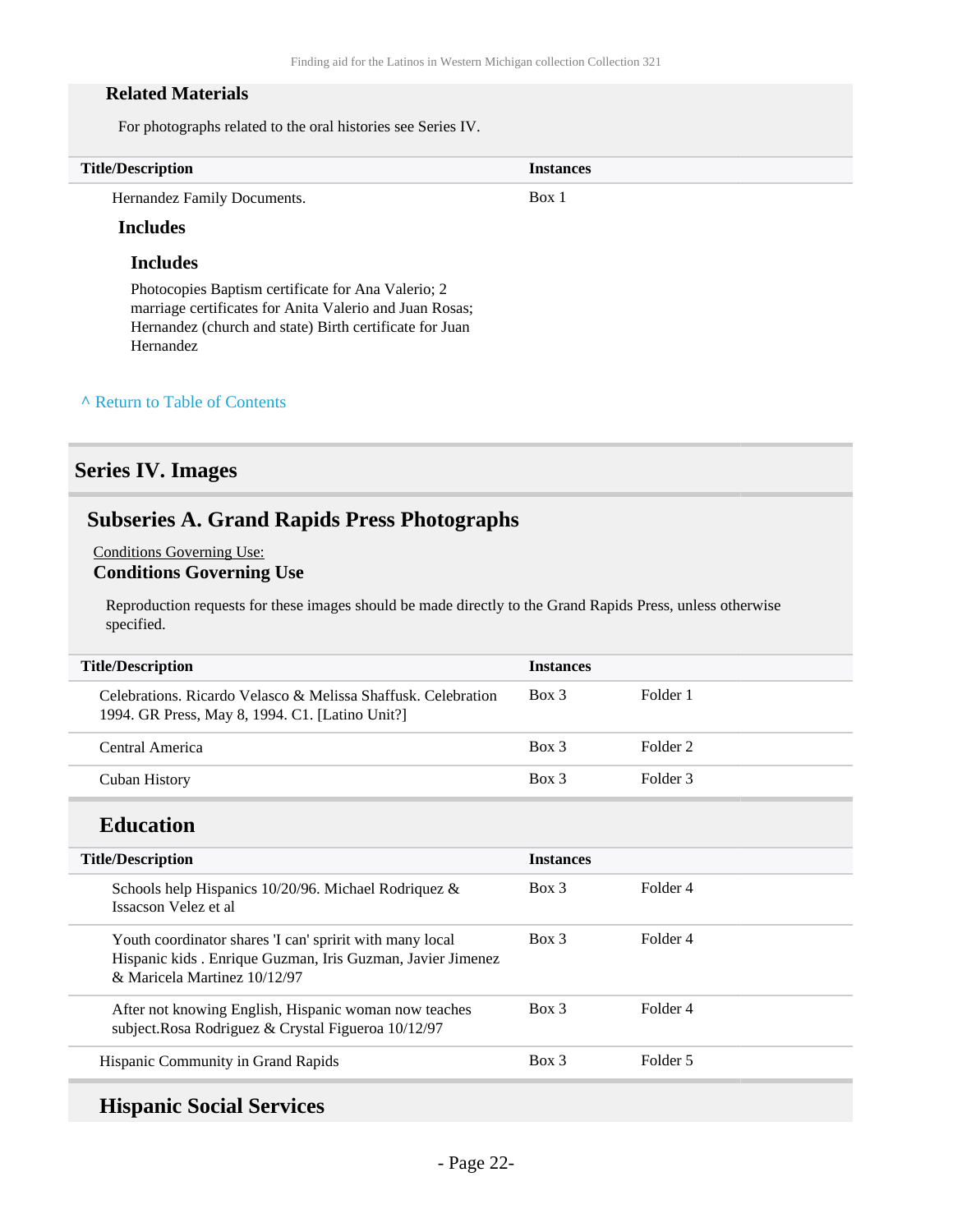| <b>Title/Description</b>                                                                                                                                                                                           | <b>Instances</b> |                     |  |
|--------------------------------------------------------------------------------------------------------------------------------------------------------------------------------------------------------------------|------------------|---------------------|--|
| "Bridging the Gap: Youths, seniors in program learn from<br>each other" 8/5/93, B3 by Darci McConnell (Photo available.<br>Johana Ortiz & Nemesia Sanabria at Hispanic Institute)                                  | Box 3            | Folder <sub>6</sub> |  |
| "Pride Runs Deep: Many Still Consider Puerto Rico Their<br>Home" 7/29/86, A7 by Jim Mencarelli (Photo available.<br>Zoralda Sanches, Director of latin American Services, with<br>Anjelita DeLeon & Rafaela Lopez) | $Box$ 3          | Folder <sub>6</sub> |  |
| <b>Hispanic Workers</b>                                                                                                                                                                                            |                  |                     |  |
| <b>Title/Description</b>                                                                                                                                                                                           | <b>Instances</b> |                     |  |
| "In Pursuit of a Dream: Navarro Family's Struggle sounds<br>Very All-American" 7/28/86 A4 by Jim Mencarelli (Photo<br>Available. Navarro Family, chip factory)                                                     | Box 3            | Folder <sub>7</sub> |  |
| Janie Travino, restaurant owner. Apr. 12, 1992 B2. Grand<br>Rapids Press Photo (1 b/w 8x10) See article: Song of Success.                                                                                          | Box 3            | Folder <sub>7</sub> |  |
| El Vocero Hispano publisher Andres Abreu with Edgar<br>Williams seated at the computer. Other man not identified.<br>Dec. 7, 1997, Grand Rapids press photos (color 8x10) See<br>article: Other Voices             | Box 3            | Folder <sub>7</sub> |  |
| Anna Rosado, Jaime Malone(publisher), Luis Garcia, Hilda<br>Garcia, Michael Kimbrough. El Hispano News staff. Dec. 7,<br>1997, Grand Rapids press photos (color 8x10) See article:<br><b>Other Voices</b>          | Box 3            | Folder <sub>7</sub> |  |

## **Mexican History Articles**

| <b>Title/Description</b>                                                                                                                                                                                  | <b>Instances</b> |          |
|-----------------------------------------------------------------------------------------------------------------------------------------------------------------------------------------------------------|------------------|----------|
| Martin Morales. GR Press. July 27, 1986. E1. See article:<br>"Martin Morales: Community Leader is Hispanic – 'and Proud<br>of It"                                                                         | Box 3            | Folder 8 |
| "The First Ones: Mexicans Led the War-Era Influx into Grand<br>Rapids" 7/27/86 E3 (Photo Available. Francisco Fernandez)                                                                                  | $Box$ 3          | Folder 8 |
| (2) "A Special Bond: Most Mexican Americans Share the<br>Migrant Experience" 7/28/86 A4 by Jim Mencarelli (Photos<br>available. 1) Francisco Vega 2) Daniel Vargas 3) Jose Flores,<br>pending $4/14/2008$ | Box 3            | Folder 8 |

### **Puerto Rican Reference Articles (2 + 1 requested 4/14/2008)**

| <b>Title/Description</b>                                                                                         | <b>Instances</b> |          |  |
|------------------------------------------------------------------------------------------------------------------|------------------|----------|--|
| 1. 7/29/86. A1 Dionisio Berrios. Seated, formal portrait photo<br>setting. See Clippings                         | $Box$ 3          | Folder 9 |  |
| 2. 7/29/86. A7 Group, including children, interior, party.<br>Carmen Estrada & family. "Feliz Cumpleanos Melita" | $Box$ 3          | Folder 9 |  |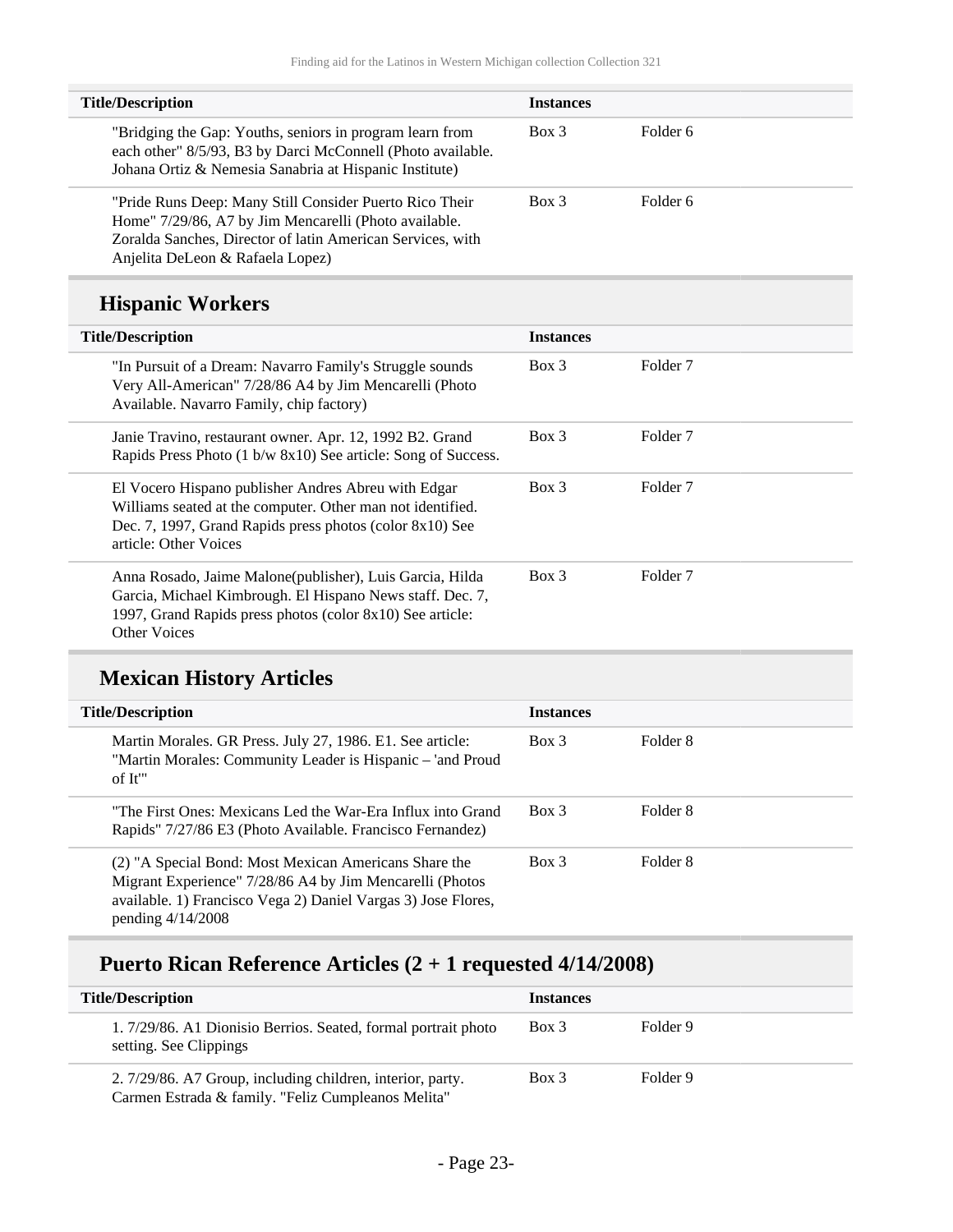| <b>Religion</b>                                                                                                                                          |                  |           |
|----------------------------------------------------------------------------------------------------------------------------------------------------------|------------------|-----------|
| <b>Title/Description</b>                                                                                                                                 | <b>Instances</b> |           |
| 7/27/86 E2 Group standing in front of a building. Man in front<br>is presumed to be the pastor, and men, women and children<br>behind, the congregation. | $Box$ 3          | Folder 10 |

### **Mexican History photos**

| <b>Title/Description</b>                                                                                                                                                      | <b>Instances</b>      |                   |
|-------------------------------------------------------------------------------------------------------------------------------------------------------------------------------|-----------------------|-------------------|
| Unidentified man. E3. July 27, 1986. Grand Rapids Press (2 b/<br>w $8x10$ ) 1 found $11/14/2007$                                                                              | <b>Box</b><br>Unknown | Folder<br>Unknown |
| Pg. 275. From: Puerto Rico: a political and cultural history /<br>by Arturo Morales Carrion. N.Y.: Norton, 1983. Graphic<br>clipping showing group, with "Louis Munoz Marin." | <b>Box</b><br>Unknown | Folder<br>Unknown |

### **Hispanic Work History Photos (5)**

| <b>Title/Description</b>                                                                                                                                                                               | <b>Instances</b>      |                   |
|--------------------------------------------------------------------------------------------------------------------------------------------------------------------------------------------------------|-----------------------|-------------------|
| Martin Morales. GR Press. July 27, 1986. E1. See article:<br>"Martin Morales: Community Leader is Hispanic - 'and Proud<br>of It"                                                                      | <b>Box</b><br>Unknown | Folder<br>Unknown |
| Janie Travino, restaurant owner. Apr. 12, 1992 B2. Grand<br>Rapids Press Photo (1 b/w 8x10) See article: Song of Success.                                                                              | <b>Box</b><br>Unknown | Folder<br>Unknown |
| El Vocero Hispano publisher Andres Abreu with Edgar<br>Williams seated at the computer. Other man not identified.<br>Dec. 7, 1997, Grand Rapids press photos (color 8x10) See<br>article: Other Voices | <b>Box</b><br>Unknown | Folder<br>Unknown |
| Anna Rosado, Jaime Malone(publisher), Luis Garcia, Hilda<br>Garcia, Michael Kimbrough. El Hispano News staff. Dec. 7,<br>1997, Grand Rapids press photos (color 8x10) See article:<br>Other Voices     | <b>Box</b><br>Unknown | Folder<br>Unknown |
| Unidentified factory building at night (1)                                                                                                                                                             | <b>Box</b><br>Unknown | Folder<br>Unknown |

### **Hispanic Social Services Photos (1)**

| <b>Title/Description</b>                                                                                                                                                                                          | <b>Instances</b>      |                   |
|-------------------------------------------------------------------------------------------------------------------------------------------------------------------------------------------------------------------|-----------------------|-------------------|
| Johana Ortiz, 7 and Nemesia Sanabria at right, at the Hispanic<br>institute, part of a program pair youth with the elderly. Aug. 5,<br>1993. Grand Rapids Press (1 b/w 8x10) See article: Bridging<br>the Gap. B3 | <b>Box</b><br>Unknown | Folder<br>Unknown |

### **Hispanic Organizations**

Related Materials: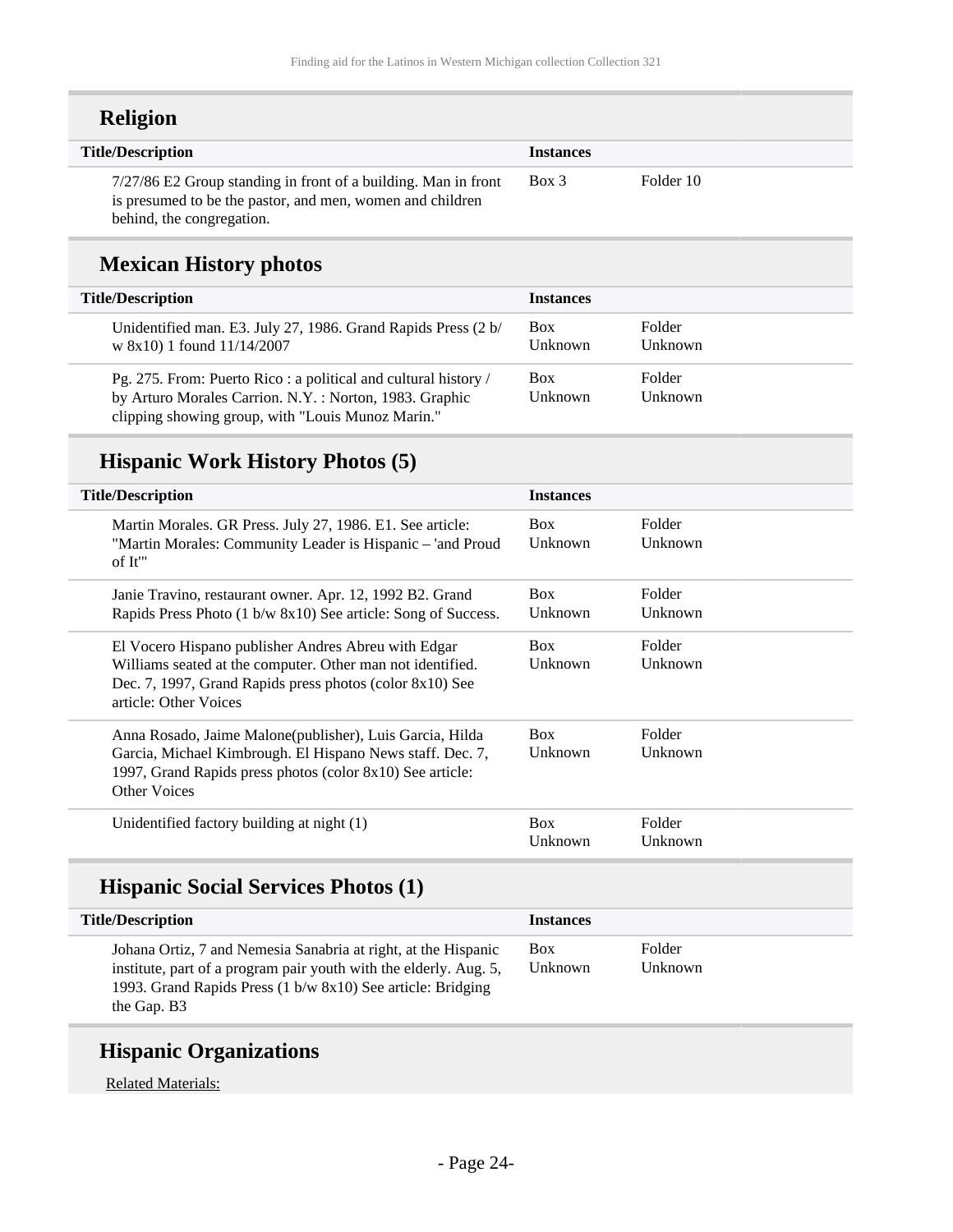#### **Related Materials**

See Coll. 297, GR Press Collection

| <b>Title/Description</b>                                                                                                          | <b>Instances</b>             |                          |
|-----------------------------------------------------------------------------------------------------------------------------------|------------------------------|--------------------------|
| West Michigan Hispanic Chamber of Commerce. Tom<br>Almonte, Ramon Berlanga, Melissa Rincones. Aug. 8, 2007,<br>p. C1. P2007.093.2 | <b>Box</b><br>Unknown        | <b>Folder</b><br>Unknown |
| Hispanic Center of West Michigan. Oct. 21, 2006, p. A6.<br>P <sub>2006.063.5</sub>                                                | <b>Box</b><br><b>Unknown</b> | <b>Folder</b><br>Unknown |

## **Latino Unit. Lynn Gort (6)**

| <b>Title/Description</b>                                                                                                                                                         | <b>Instances</b>             |                          |
|----------------------------------------------------------------------------------------------------------------------------------------------------------------------------------|------------------------------|--------------------------|
| Guadelupe Vargas 1997.011 #35                                                                                                                                                    | <b>Box</b><br>Unknown        | Folder<br>Unknown        |
| Daniel Vargas? With certificate. Neg. 2364. See article: A<br>Special Bond. July 28, 1986. A4 GR Press.                                                                          | <b>Box</b><br>Unknown        | Folder<br>Unknown        |
| Frank Vega in his office with family portraits in the<br>background. GR Press. July 28, 1986. A4.                                                                                | <b>Box</b><br>Unknown        | Folder<br>Unknown        |
| Zoraida Sanchez, Director of Latin American Services, with<br>Rafaela Lopez and unidentified woman. GR Press. 7/29/86<br>A7. See article: Pride Runs Deep" xref Social Services. | <b>Box</b><br><b>Unknown</b> | Folder<br><b>Unknown</b> |
| Mike and Isabel Navarro, owners of El Matador Tortilla chip<br>factory, GR Press, July 28, 1986. A4. See article: In Pursuit of<br>a Dream.                                      | <b>Box</b><br>Unknown        | Folder<br>Unknown        |

#### <span id="page-24-0"></span>**Subseries B. Photographs. Oral History Project Ancillary Images**

### **Hernandez Family (5 contact sheets with multiple b/w images)**

| <b>Title/Description</b>                | <b>Instances</b> |          |
|-----------------------------------------|------------------|----------|
| 6 Photocopies with name identifications | Box 3.5          | Folder 1 |
| Negatives #3631-3650                    | Box 3.5          | Folder 1 |

### **Mejilla-Navarro Family**

| <b>Title/Description</b>                                                                                                                 | <b>Instances</b> |                     |  |
|------------------------------------------------------------------------------------------------------------------------------------------|------------------|---------------------|--|
| 1. Young Guadalupe Guerrero Mejia "Mama Lupita"<br>& Adrian Garza Mejia Jr. "Papa Adrian" Copy print. (2)<br>oversized b/w copy prints.) | Box 3.5          | Folder <sub>2</sub> |  |
| 2. Elderly "Mama Sista" Peralez, with children Guadalupe<br>Guerrero and Manuelita Peralez Copy print. (2 oversized b/w<br>copy prints.) | Box 3.5          | Folder <sub>2</sub> |  |
| 3. unidentified man with rifle. Photo postcards $(2 \text{ small } b/w)$<br>original photo postcards.)                                   | Box 3.5          | Folder <sub>2</sub> |  |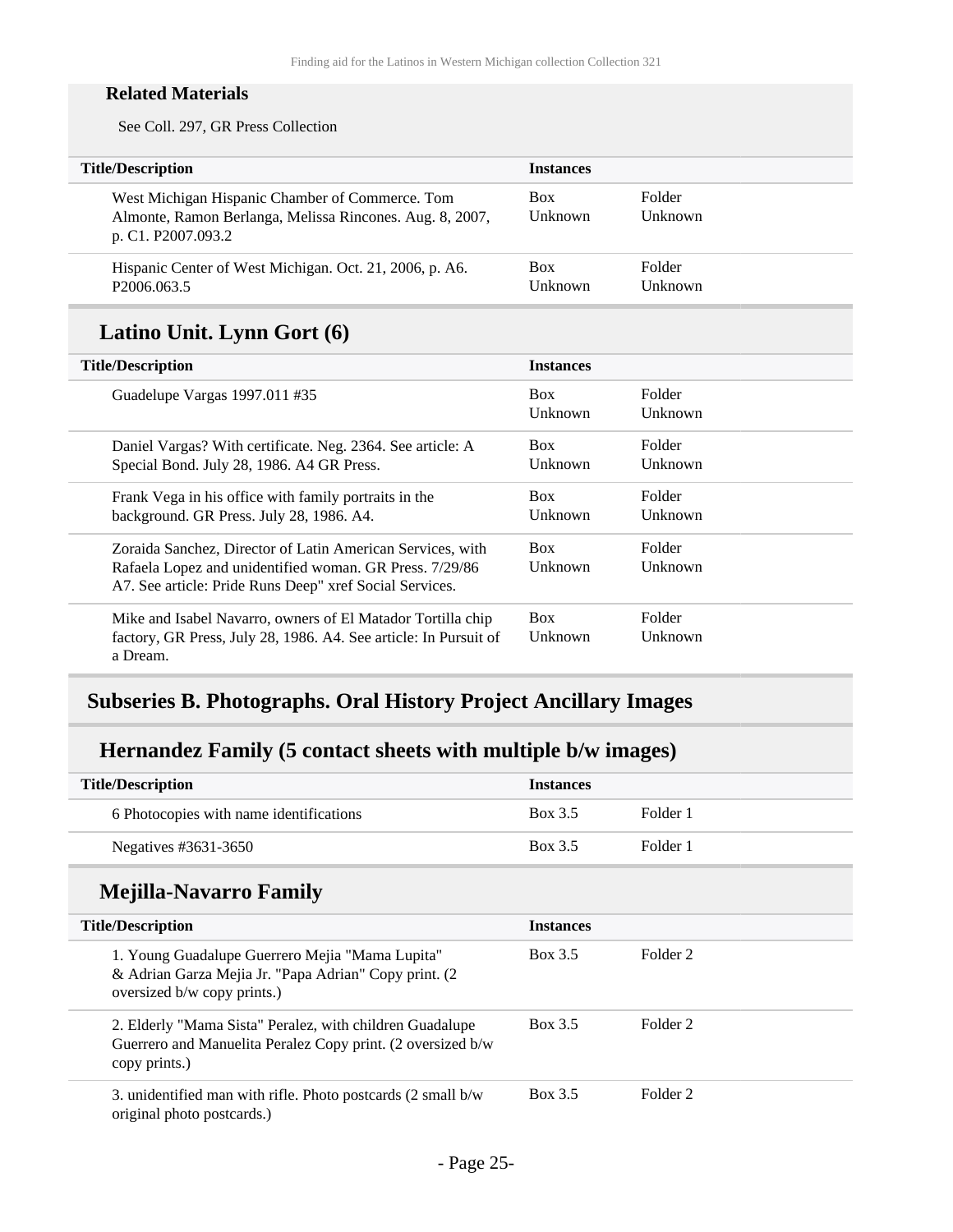| 4. unidentified woman with child. Photo postcards (2 small b/<br>w original photo postcards.)                                                                                                    | Box 3.5 | Folder <sub>2</sub> |
|--------------------------------------------------------------------------------------------------------------------------------------------------------------------------------------------------|---------|---------------------|
| 5. Isabel Navarro with family (color).                                                                                                                                                           | Box 3.5 | Folder 2            |
| 6. Howard Wolpe, Lupe Ramos, Marshall Chavez? Wolpe for<br>Governor event photos (4) Oct. 24, 1994.                                                                                              | Box 3.5 | Folder 2            |
| 7. Child Teach Computer Whiz Conference. Lucy Rodrigues,<br>Dr. Juan Olivarez, Miguel Navarro, Marshall Chavez, Isabel<br>Mejilla Navarro. Wolpe for Governor event photos (4) Oct.<br>24, 1994. | Box 3.5 | Folder 2            |
| 8. Dr. Juan Olivarez & Miguel Navarro. Wolpe for Governor<br>event photos (4) Oct. 24, 1994.                                                                                                     | Box 3.5 | Folder 2            |
| 9. Rosendo Rosha, Lupe Ramos, Miguel Navarro, Josefino<br>Treviño, Jose Luis Treviño, Marshall Chavez. Wolpe for<br>Governor event photos (4) Oct. 24, 1994.                                     | Box 3.5 | Folder 2            |

#### **Santos & Juanita Rincones**

| <b>Title/Description</b>                                                                                                     | <b>Instances</b> |          |
|------------------------------------------------------------------------------------------------------------------------------|------------------|----------|
| Santos & Juanita Rincones. 3 color copy photos                                                                               | Box 3.5          | Folder 3 |
| Santos & Juanita Rincones. 1 b/w copy photo                                                                                  | Box 3.5          | Folder 3 |
| Santos & Juanita Rincones. Color laser photocopies of all 4<br>photos housed with Question sheet. See Oral Histories series. | Box 3.5          | Folder 3 |

### **Guadalupe Vargas**

#### **Scope and Contents**

3 contact sheets of 35 mm. Proof. 2 "Print File" sheets of 35 mm. Negatives. 4 Color prints (one found w GR Press photos & moved here)

| <b>Title/Description</b>                                            | <b>Instances</b> |          |
|---------------------------------------------------------------------|------------------|----------|
| 1. Guadalupe Vargas, seated facing camera. 1997.011.                | Box 3.5          | Folder 4 |
| 2. Guadalupe Vargas, seated facing to her right. 1997.011.          | Box 3.5          | Folder 4 |
| 3. Guadalupe Vargas with x standing behind her. 1997.011.           | Box 3.5          | Folder 4 |
| 4. Guadalupe Vargas with $x \& x$ standing behind her.<br>1997.011. | Box 3.5          | Folder 4 |

#### **Vasquez Family Photos**

#### **Scope and Contents**

17 b/w contact prints + 4 contact sheets with same images). 1997.021. Listed by copy negative number.

| <b>Title/Description</b>                           | <i>Instances</i> |          |
|----------------------------------------------------|------------------|----------|
| 1. 3585 Tony and Luisa Rodriguez, First Texas Café | Box 3.5          | Folder 5 |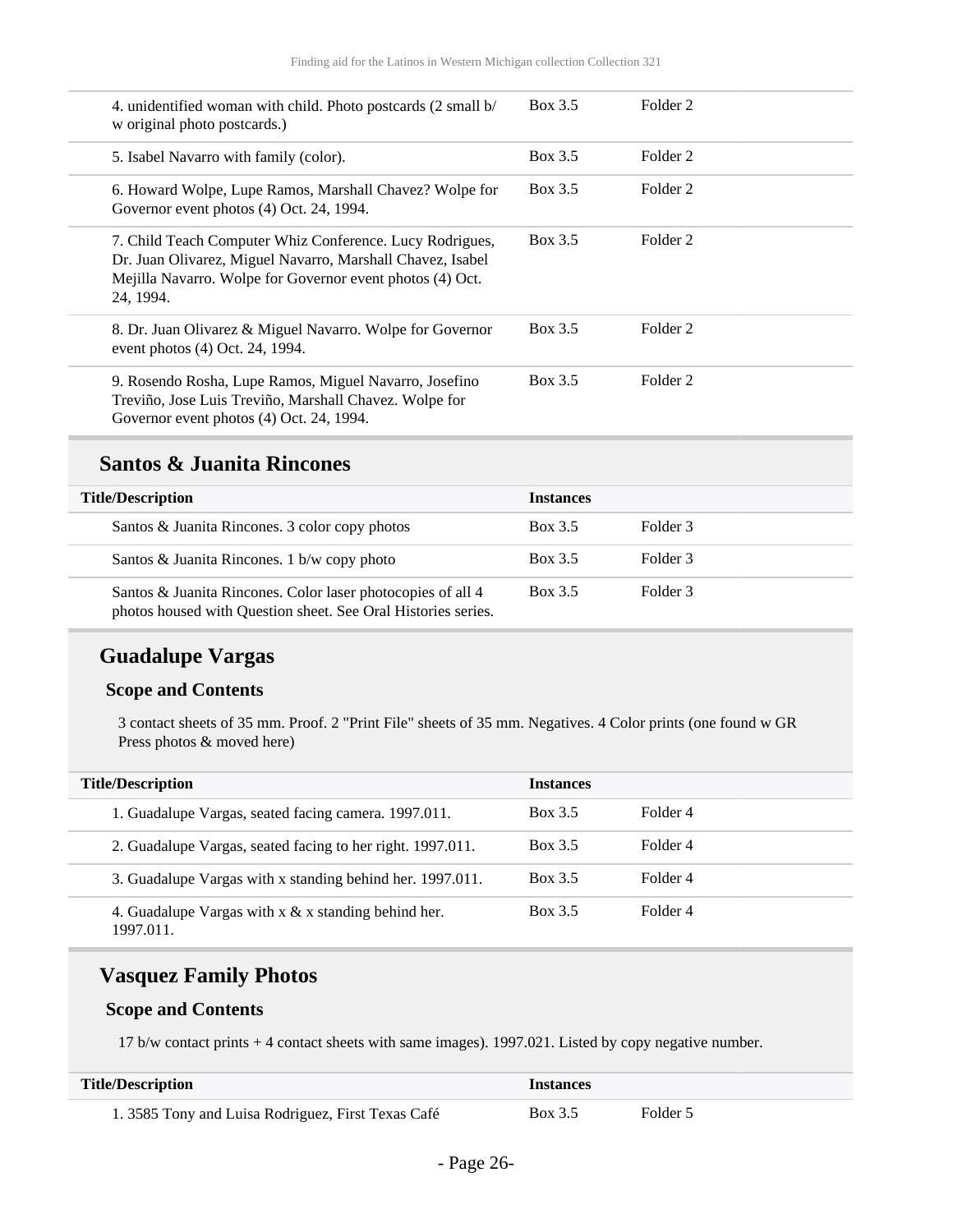| 2. 3586 Navarro parade float                                                            | Box 3.5 | Folder 5 |
|-----------------------------------------------------------------------------------------|---------|----------|
| 3. 3587 procession of girls with U.S. and Mexican flags                                 | Box 3.5 | Folder 5 |
| 4. 3588 Club Latino float                                                               | Box 3.5 | Folder 5 |
| 5. 3589 Grand Marshal's car                                                             | Box 3.5 | Folder 5 |
| 6. 3590 Cecil San Miguel in uniform                                                     | Box 3.5 | Folder 5 |
| 7. 3591 Agelita Vasquez with crown and robe                                             | Box 3.5 | Folder 5 |
| 8. 3592 Daniel Vasquez at Nelson Metals                                                 | Box 3.5 | Folder 5 |
| 9. 3593 eight children in front of car on Sheldon Street                                | Box 3.5 | Folder 5 |
| 10. 3594 Oscar San Miguel on right, with second soldier in<br>front of U.S. flag        | Box 3.5 | Folder 5 |
| 11. 3595 men performing at Mexican Festival, 1952                                       | Box 3.5 | Folder 5 |
| 12. 3596 Basic Disbursing Clerks Course 4-69, Marine Corps<br>Supply School, 1969       | Box 3.5 | Folder 5 |
| 13. 3597 Christmas at St. Andrews gym, children in front of<br>the tree                 | Box 3.5 | Folder 5 |
| 14. 3598 Daniel and Consuelo Vasquez in church ceremony                                 | Box 3.5 | Folder 5 |
| 15. 3599 Daniel and Consuelo Vasquez with Governor G.<br>Mennen Williams (same couple?) | Box 3.5 | Folder 5 |
| 16. 3600 Daniel Vasquez as a young man                                                  | Box 3.5 | Folder 5 |
| 17. 3601 Cecil San Miguel on Navy ship, front row, 3rd from<br>left                     | Box 3.5 | Folder 5 |

## **Hispanic Festival**

| <b>Title/Description</b>                                                                                                                                | <b>Instances</b> |                     |
|---------------------------------------------------------------------------------------------------------------------------------------------------------|------------------|---------------------|
| Festival 1970/1971. Original Color Photos . 2 or more copies<br>of many                                                                                 | Box 3.5          | Folder 6            |
| Festival 1970/1971. Color laser photocopies of same or near<br>same images as above.                                                                    | Box 3.5          | Folder <sub>7</sub> |
| Festival? Original Color Photos. 2 copies of many                                                                                                       | Box 3.5          | Folder 8            |
| Festival? Color laser photocopies of same or variant images<br>of same scene.                                                                           | Box 3.5          | Folder 9            |
| Festival? Color laser photocopies. Alternative images of the<br>same parades $\&$ events as in the two sets of images above.                            | Box 3.5          | Folder 10           |
| Festival? Color laser photocopies. Unique images which may<br>be for the same event as depicted in the the sets above, but are<br>different and unique. | Box 3.5          | Folder 11           |
| Miscellaneous Color laser photocopies of non-Festival images<br>or a Festival photo of a different size and setting. (3)                                | Box 3.5          | Folder 12           |